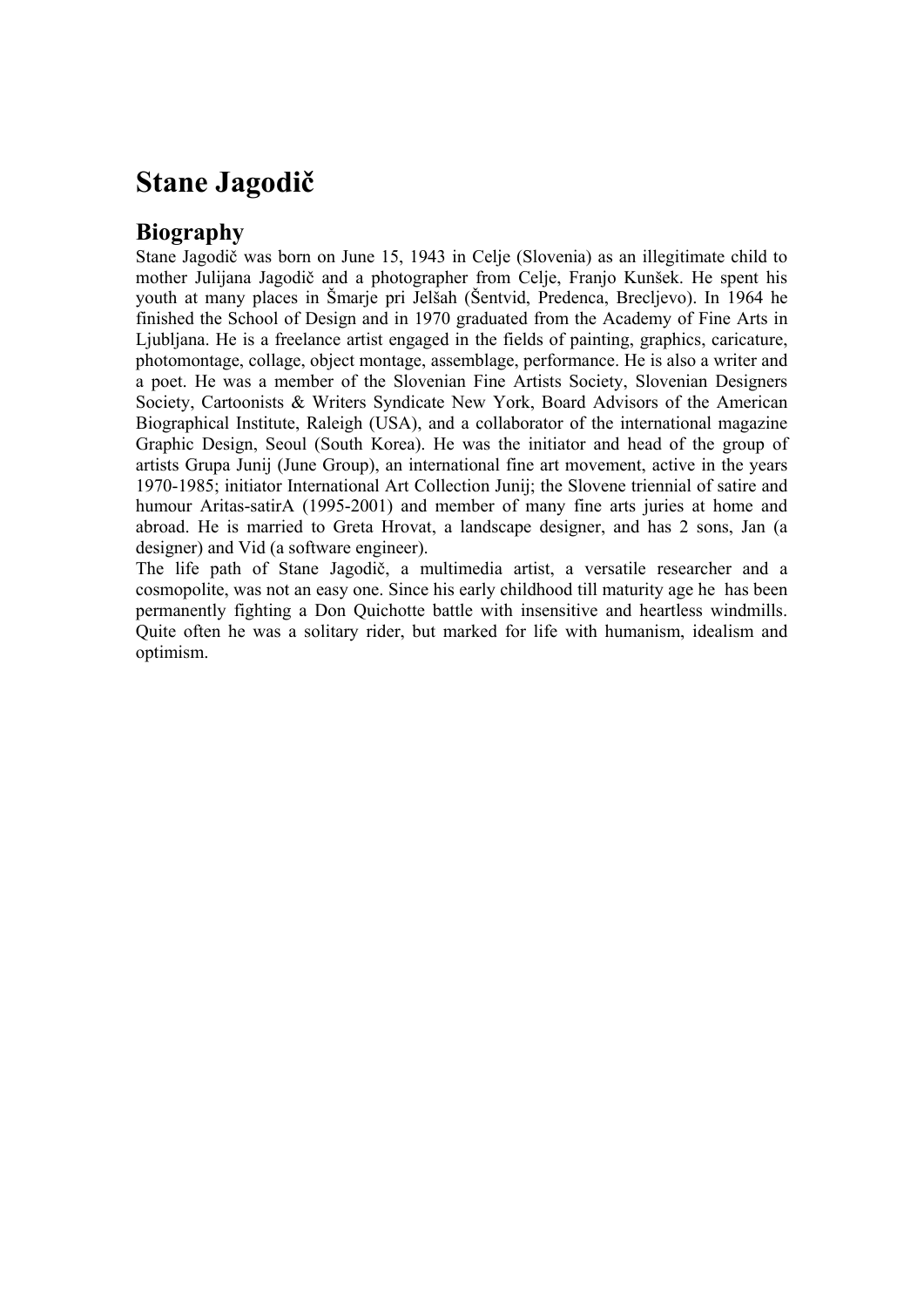#### **Jagodič as visual artist**

He became acquainted with the Slovene classical and modern fine arts as far as in primary school, mainly through printed media. In 1959 he made his own album of collages entitled 'Slovene Artists'. At that time he created his first abstract compositions. At the School of Design in Ljubljana (1961-1964) he was influenced by the Slovene 'Vesna club', but in his spare time he was creating realistic and naturalistic drawings representing the countryside scenery, expressing his nostalgic feelings for his homeland (abandoned farmhouses). At school he got to know modern world achievements in the fields of drawing, painting, sculpture and design. In 1964 he created some compositions influenced by constructivism, op art and informel. During his teaching year at Kozjansko (1965) he published his first caricatures reflecting social themes. This kind of expression, which he later named by a term 'satirical drawing', strongly marked in its spiritual and creative sense his later multimedia performances, filled with symbolic and metaphysical messages.

After the Academy of Fine Arts he was influenced by the abstract expressionism. He painted some abstract oil and acrylic paintings, as well as colour inks (to pour upon, to puff). He named this last technique rose-shaped, square and checked tachism. At the same time, he intensively expressed himself through media like caricature, satirical drawing, photomontage, object-montage, assemblage, performance etc.

However, he did have some role-models at the beginning, like the pioneers of modern fine art: *Marcel Duchamp, Man Ray, de Chirico*, to whom he also dedicated the international exhibitions under the Junij Group. His other role-models were the following avantgarde artists: *John Heartfield, Rene Magritte, Paul Klee and Vladimir Tatlin.* His modern creations were equally influenced by classical religious art, for ex., his early motif *Crucifix*, a lithograph from1969. Later, this religious influence was also felt in his compositional composing, as the use of strict symmetry, using diptych, triptych and sequences, like the succession of images in Passion. The mysterious archaic religious relics, built into boxes and covered by glass, are the precursors of his object montages, mounted into various boxes. At the end of the sixties and the beginning of seventies he was largely occupied by kinetic objects, therefore, it is appropriate to mention that the artist's childhood years spent in the countryside, were strongly marked by simple village manifestations with picturesque light-shadow tricks.

Later, when he started to develop his own art poetics, he often surpassed some of overestimated western and eastern artists as far as their ideas and techniques are concerned.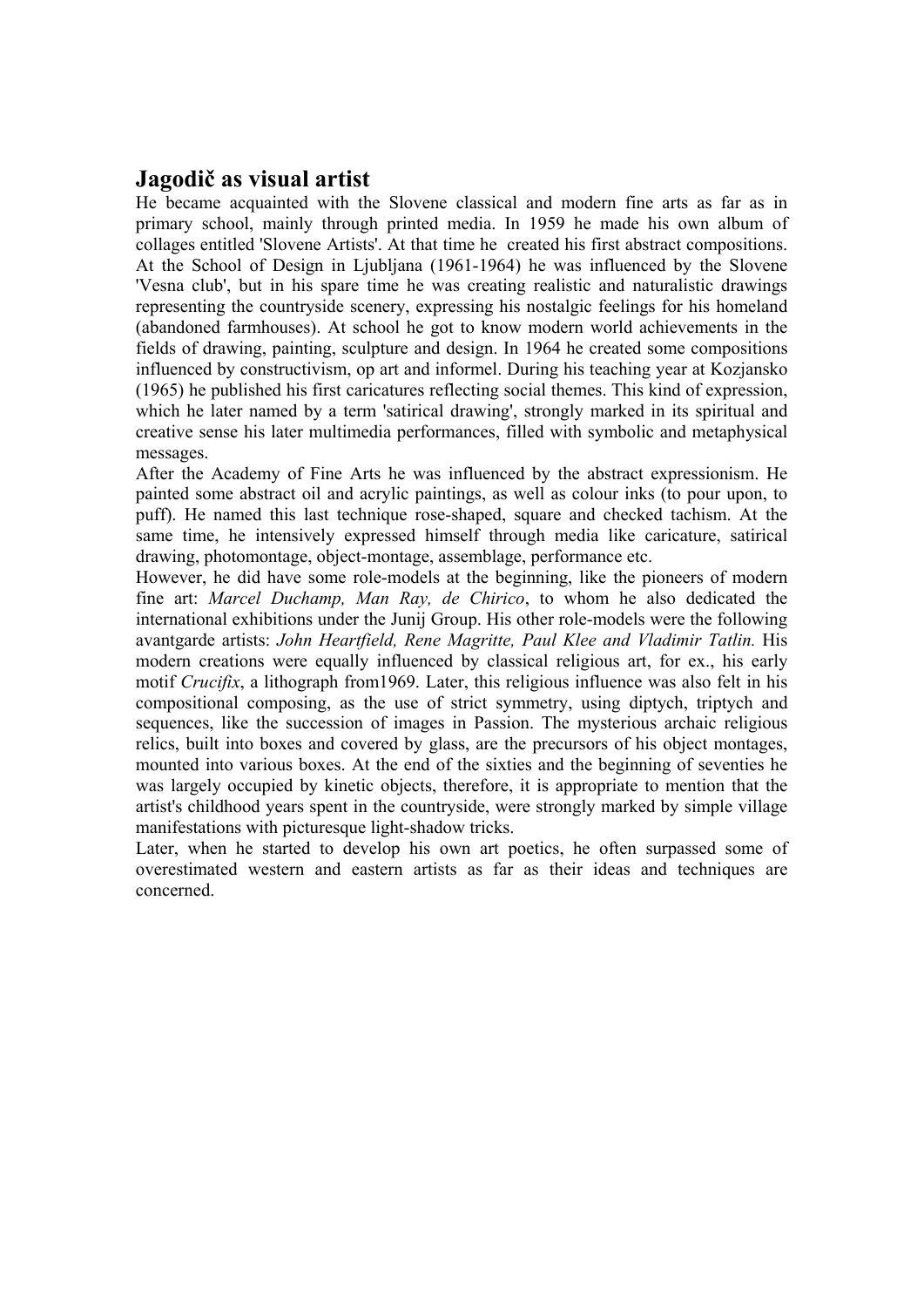### **Most important cycles in visual arts and orientation of his ideas**

He launched a big drive to new spirit and techniques already in the first half of the seventies in the previous century, illustrated by his cycles: *Tinned Laughter, Captured Dimension, Mirror of the Absurd, Symbol of Existence, Injured Organism, Zoo Poetics, Eco End, Magic Panorama, Panta Rhei, Power of Energy, Worshipper of Light, Poetry of Light and X-Ray Art.* In the second half of the seventies and later, other cycles followed: *Silver Horizon, Steel Horizon, Magic Core, Mirror Design, Mail Art Satire, Metamorphosis Veneris, Horizon of Rust , Satirical Hommage to 1985, Graphisms of Plasters, Art Paradox, Good morning, Mr.Orwell!, Tehnicos Poeticus,...*

His ideas were based on philosophical and humanistic knowledge of the world and influenced by socio-political circumstances at home and abroad. In the fields of caricature and other media he has been constantly emphasizing ecological, socio-political and antimilitaristic themes at the presence of satire and humour. As a humanist he has always been sensitive to human relationships, therefore, his creativity is a response to numerous impulses of our technically absurd and consumer-oriented world. His sociopolitical images are often grotesque, but not nihilistic. With his committed expressions he warns and urges the civilisation to self-reflection and awareness, so as not to convert our fabulous technical progress into an apocalyptic boomerang. On one hand, he admires visual aspects and complicated functioning of machines, being the result of historic collective thinking, but on the other hand, he is afraid of careless control over dangerous devices causing individual and mass destructions. He is also against all fear-provoking evil actions, carried out by militant persons who are visibly losing their ethic and moral values, which have been built up and enriched through thousands of years.

At the time he illustrated the primary school workbook *The Evolution Theory* back in 1969, he carefully studied fauna, including prehistoric animals. In his satirically humorous motifs he has been permanently using the animal world to wake up ecoawareness, as well as humorous fables to criticize homo sapiens. All these motifs are presented in the forms of caricature, photomontage and three-dimensional objects. It is worth mentioning his early photomontage of great format, showing a picturesque duplicating of butterflies, entitled *The Funeral of a Butterfly (1971).* In his retrospective exhibition on the theme of *Zoo Poetics,* held in the Jakopič Gallery in Ljubljana in 2008, he presented hundreds of animal motifs in various techniques, showing the ecological crisis in the world and thus symbolizing the grotesque manners of man, a man playing the role of a fearful rabbit or a blood-thirsty lion. He also added the motifs of primitive dinosaurs, which took possession of the technologically complicated machinery-digital technique, invented and created by the homo sapiens.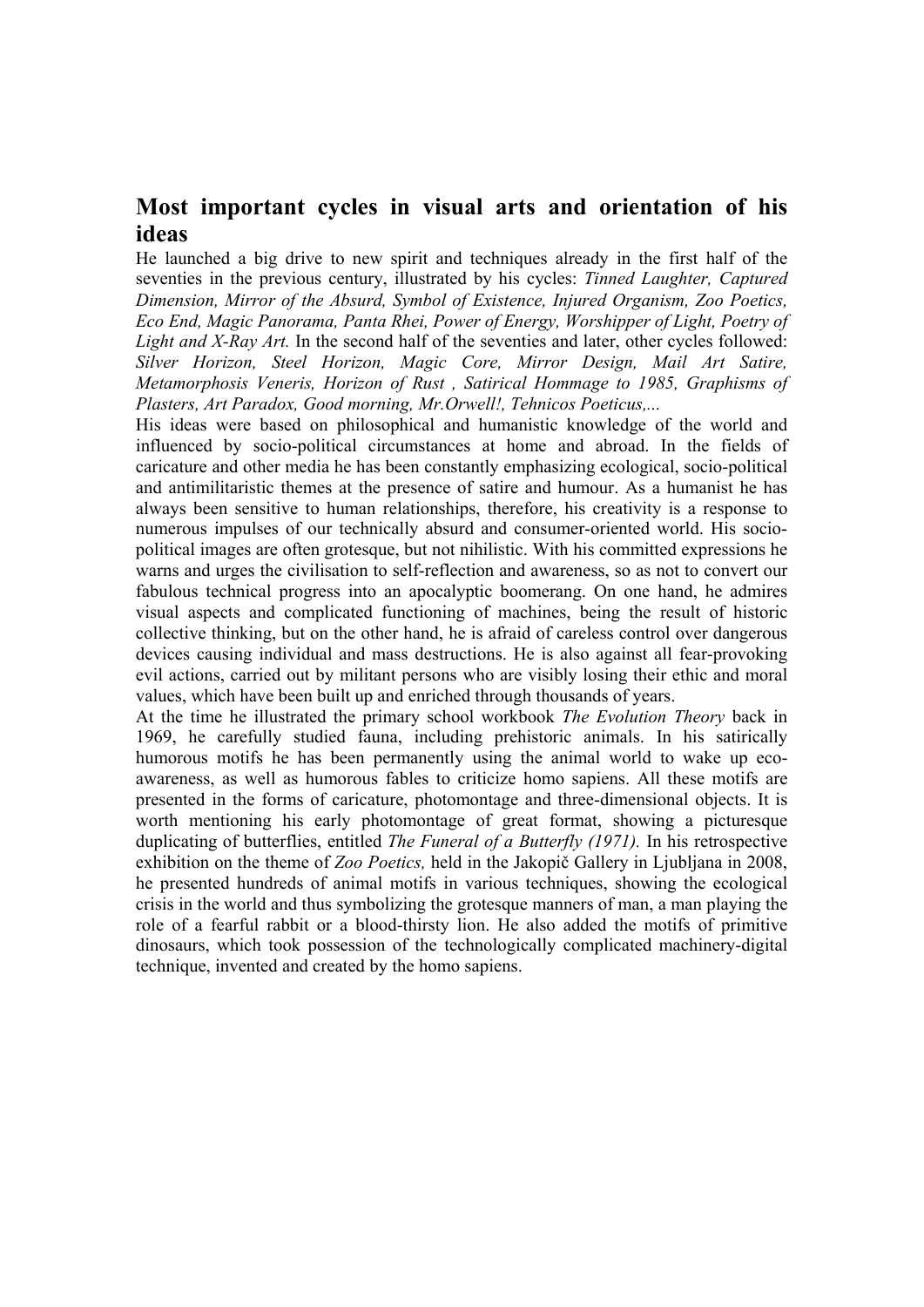#### **New Technical Procedures**

#### **Caught Dimension / Cyber- Constructivism**

Since 1964 he has been passionately giving emphasis on varied linear structures like nets, cages and modelling constructions in combination with mirrors. He named this technique 'cyber-constructivism' which influenced his satirical drawings and caricature (1974- 1975), and predicted computer multiplication. A steel cage, a net enveloping some caught organic bodies, the use of various lights, shining effects and picturesque shadows mean to Jagodič those primary sources on which is based his creativity. Linearly agitated form of the cage means captivity, a certain anguish, but also fixing of a human being in the infinite space. Two clocks with a mirror instead of a dial are caught in a 2-tower cage *(Caught Dimension, 1971)* and fictitiously catch a looker-on into timeless dimension. Jagodič also captured a stone, a candle, an electric bulb, a reflector, a metronome, a vacuum cleaner, a fish, a hen's egg, a prehistoric animal, a cast of human legs, Mona Lisa and a nude woman into his cages or nets. With all those motifs he expressed more or less comprehensible symbols. In this play of visual combining process he often comes to a paradox which is particularly expressed in the motif of a *Captured Trap (1999)* where he filled up the first half of the entrance to the cage with synthetic resin in a form of a box. Thus, he prevented, in a symbolic and poetic sense, the action of catching and killing an animal, and at the same time, he performed an unusual aesthetic creation.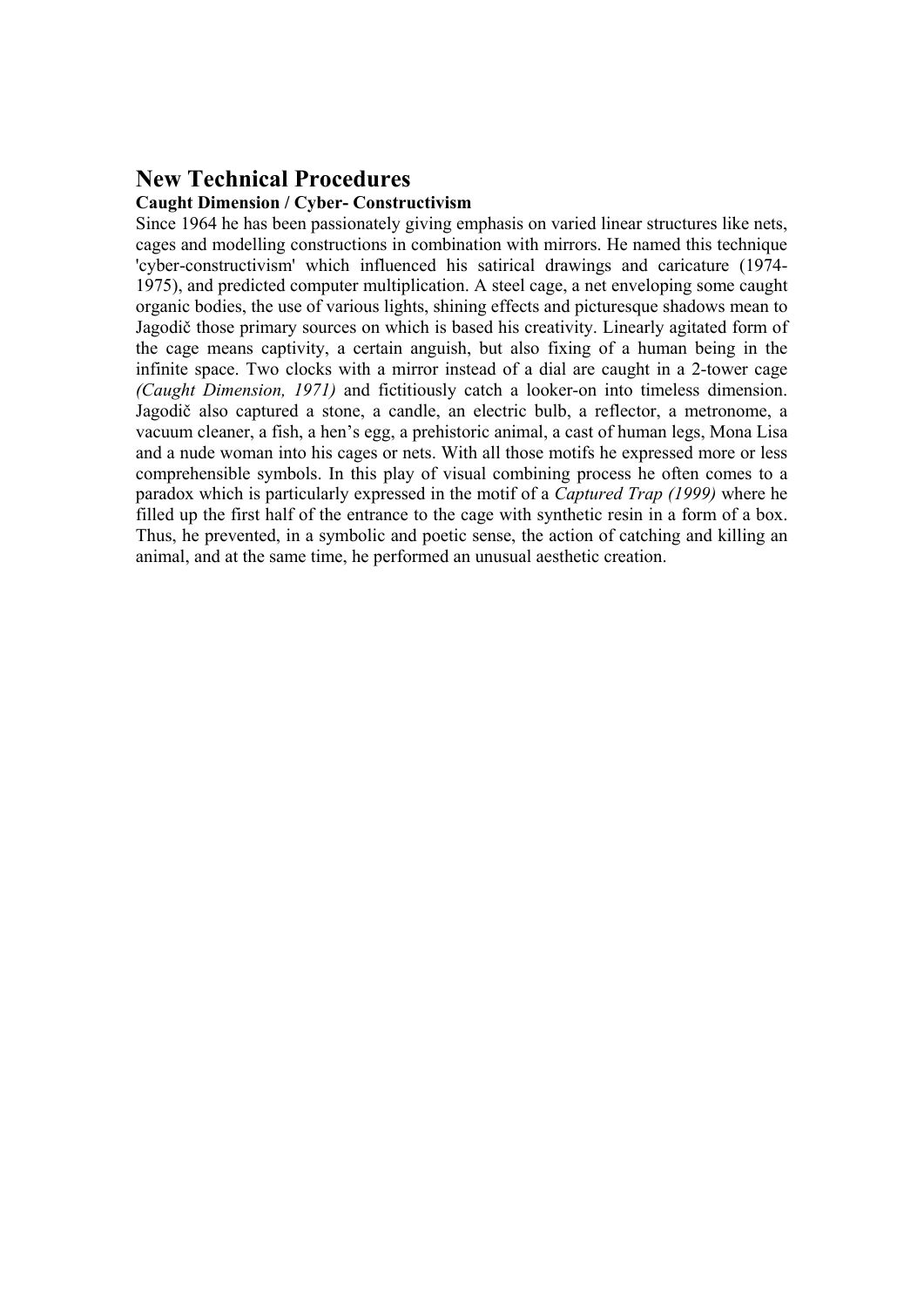## **Tin / Cage / Paraffin / Spraygram**

At the beginning of the seventies, he also made some motifs with a tin and this cycle was exhibited in the Town Gallery in Ljubljana *(Tinned Laughter,1972).* At the same time, he presented a motif entitled *Captured Organism 1972* where the animal body of a ripped white mouse is sunk into paraffin. He made a similar combination with an exhibit representing the evolution of a fish from an egg to the whole anatomy of the animal, sunk into paraffin, and after that, also captured into a steel cage *(Captured Embrio 1972).*

In 1977 he made a series of pictures using colour sprays in the form of a photogram, and named them 'spraygram'. With silver, gold and copper sprays he gave metal appearance to stones, wooden and plastic objects. In this way, he approached sculptor's casts. In 1983 he prepared an exhibition entitled *Silver Horizon.*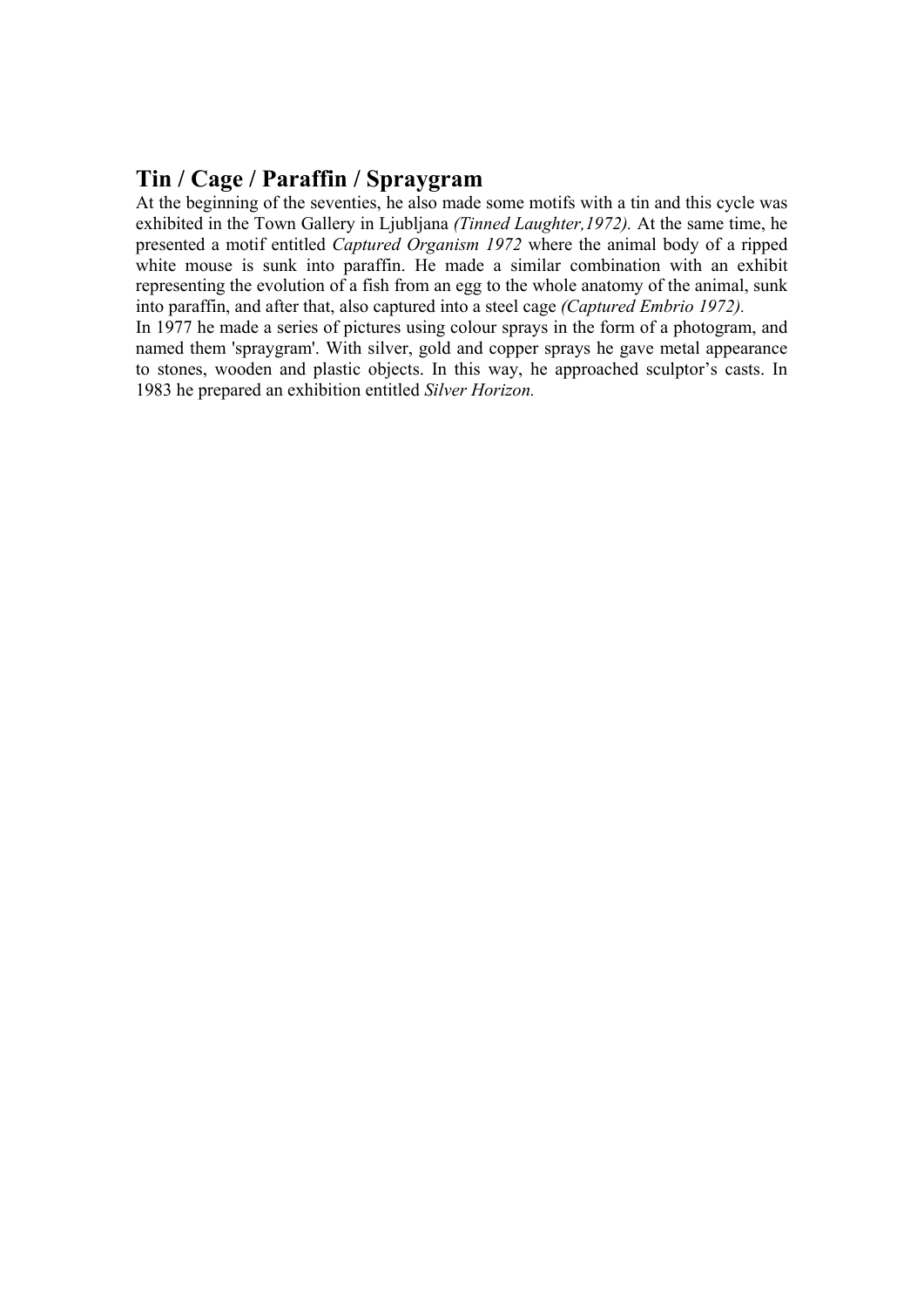#### **X-Ray Art, 1972 / Multiplications of the object and figure**

At the very beginning of the seventies, Jagodič was already penetrating into the inner parts of the human body using the technique of drawing-caricature. For the magazine 'Problemi' he drew a series of brains with paradoxical symbolism (1970). He wants to underline the fact that he systematically started to penetrate into the inside of the human anatomy. He presented photomontages using x-ray medical films and named them 'x-ray art' (1972). He was not interested in the inside of the human body to better represent, through the knowledge of the anatomy, the outside of human or animal figure, in the sense of the renaissance researches of Leonardo da Vinci. He wanted to make the visitors of his exhibitions aware of the fact that there exists another type of beauty, that of the inner visual side of a living being. His x-ray pictures in their tender transparency and blue colours greatly contributed to this theory of beauty. In his 3-dimensional works of art, showing the anatomy, he used real, natural, human or animal skeletons or plastic casts. He also used aluminium cast of man's legs.

Gradually, he started to penetrate into the core of some mechanical devices, by means of drawings, photos and 3-dimensional procedure. He simply dismantled and took apart waste computers, photocopiers and other machines with mysterious entrails. He was studying their picturesque cores, admiring their impressive functions and linearly dynamic structure. The motifs described in this chapter were retrospectively shown in 1999 at the exhibition entitled *Tehnicos Poeticus,* in the Museum of Architecture in Ljubljana.

It is also characteristic for Jagodič's creativity that at the initial point of the ornamental pictorial representation and op art he duplicated an object or a figure, and thus created a raster of repeated one or multi-line elements. Such a way of composing offers a picturesque rhythm, similar to organic structures found in nature, and to inorganic ones, found in urban environment. At the beginning of the '70s, the artist predicted, by this manual way of creating satirical drawings, the computer multiplication in the future.

*Permanent and temporary technical co-workers in creation of art works:* 

*During the procedure of making photographs Jagodič was most often greatly assisted by the already mentioned photographer Marijan Pal. The same was with photographers Slavko Ciglenečki, Matija Pavlovec, Oskar Dolenc and Milan Orožen Adamič. Collaborating in the construction of objects made of wood, metal, glass, mirror, plaster, plastic, print were: Samo Zorec, Matej Kosmač, Mirsad Begić, Željko Ulčnik, Anatol Štern, Jože Puntar, Silvester Apollonio, Schleich GmbH and Mineral d.o.o.*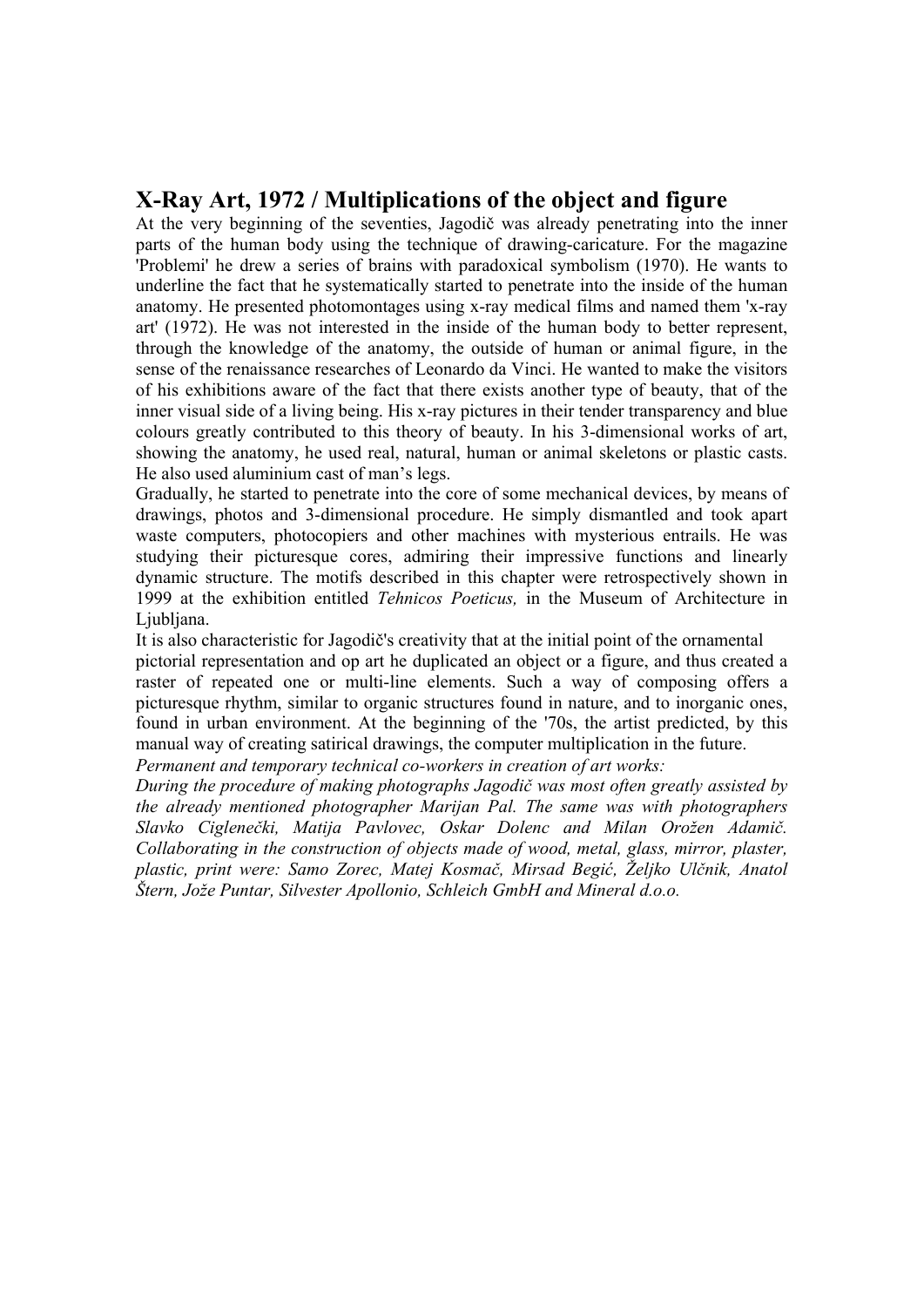#### **Performance**

#### **Metaphysical Presence, Surrealism and Tendency to Science Fiction**

Jagodič's non-committed expressions include poetic ideas, visions filled with surrealism and metaphysics, ranging motifs from micro to macrocosm. Far back, in the year 1959, he painted a motif entitled *The Universe*. From his very beginnings he has been including photos from space into photomontages or made them by using underground structures. With unusual combination of elements he enchanted the imaginary world of science fiction. Those ideas led him to undertake different actions, performances in which he acted by himself, occasional extras, and especially avant-garde women dancers, showing figure-movement-sound. The dancers were mainly hidden behind white or red screens, nets with light props, and illuminated by various kinetic sources. During the performance of *Steel Horizon (1983)* the dancers behind the red screen and net were joined by 3 motorcyclists riding heavy motorcycles with lit lights, and staged a mysterious performance of making shine the static and moving shadows. For his performances Jagodič was mostly engaging a talented and avant-garde dancer Jasna Knez.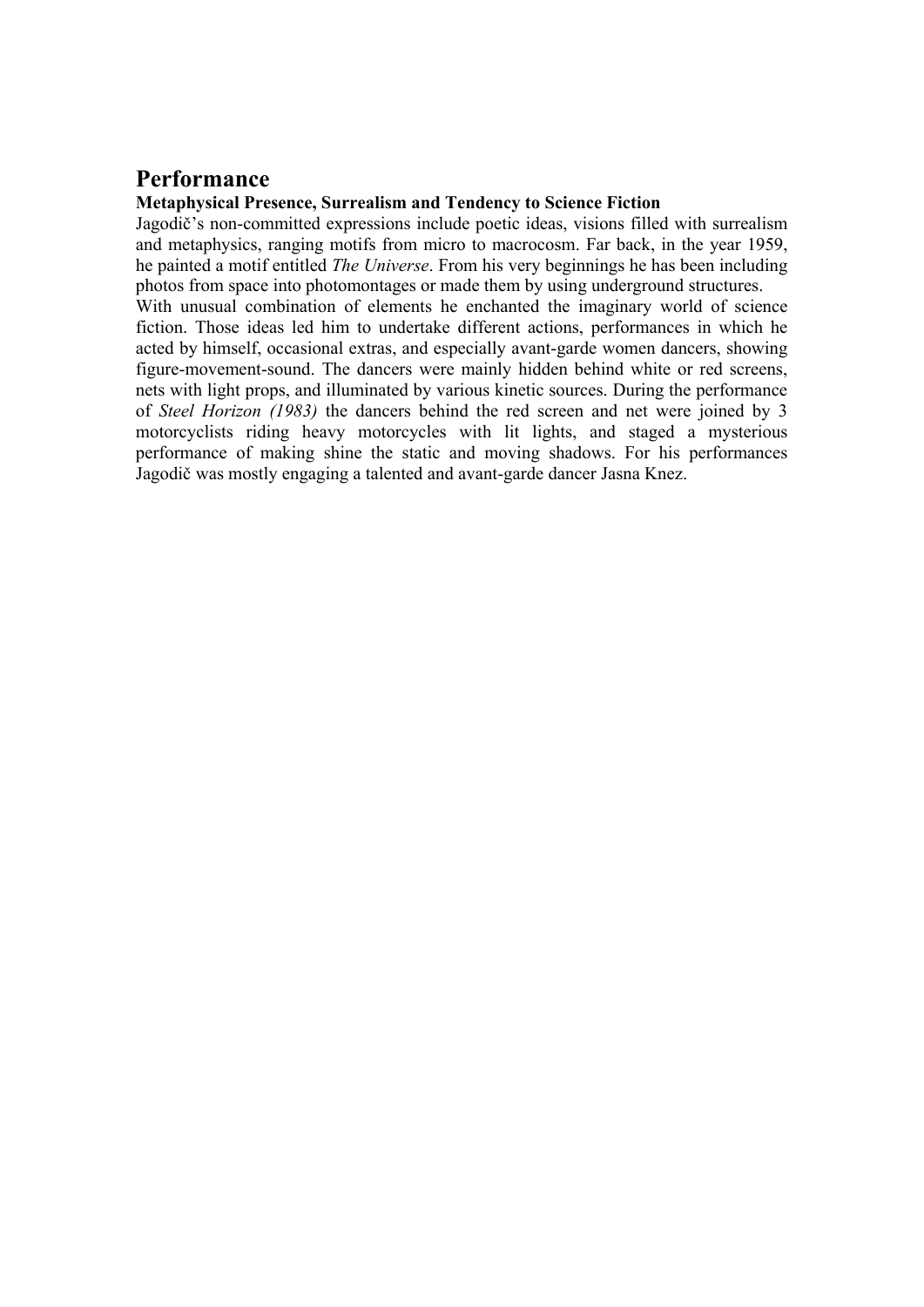#### **Important Solo Exhibitions He has more than 50 one-man exhibitions**

- 1973 Celje Museum of Revolution, Celje
- 1974 Pavillon international de l'humour, Montreal
- 1975 City Art Gallery, Ljubljana
- 1979 Emona Gates Gallery 'Abstract Vision', Ljubljana
	- Museum of Contemporary Art, Skopje
	- Idrija Gallery, Idrija
- 1980 Dušan Kveder Pavilion, Ptuj
- 1982 Youth Hostel Gallery, Belgrade
- 1983 Society of Slovenian Fine Artists, Ljubljana
	- Exhibition Salon, Rogaška Slatina
- 1984 Becić Gallery, Slavonski Brod
- 1986 Small Fine Art Salon, Novi Sad
	- Junij Gallery, Ljubljana
- 1989 Photogallery Novo mesto, Novo mesto
- 1992 Vodnik Gallery, Ljubljana
- 1997 Ljubljanska Bank Hall Gallery 'European Cultural Month Ljubljana', Ljubljana - Korotan Cultural Centre, 'The Worshipper of Light, Silver and Rust', Vienna
	- Laboratorio Galleria 2, Udine
- 1999 Architecture Museum of Ljubljana, 'Tehnicos Poeticus', Ljubljana
	- Historischer Rathaussaal, Burglengenfeld, Germany
	- Maison Robert Doisneau, 'Photomontages', Paris-Gentilly
- 2002 The Ljubljana Castle Pentagonal Tower and Courtyard, Ljubljana
- 2006 International Comics Festival of Amadora, Amadora, Portugal
- 2008 Photon Gallery, 'X-Ray Art' (1972–1998), Ljubljana
- Jakopič Gallery, 'Zoo Poetics' (1963-2008), Ljubljana
- 2009 Kunstverein Oerlinghausen, Synagogue, Germany
	- Gallery of Contemporary Art Celje, 'Panta rhei', Celje
- 2011 Nessim Gallery, 'X-Ray Men' Symposium France –Hungary of Radiologie, with two artists: Hajdu Jozsef and Marc Ferrante, Budapest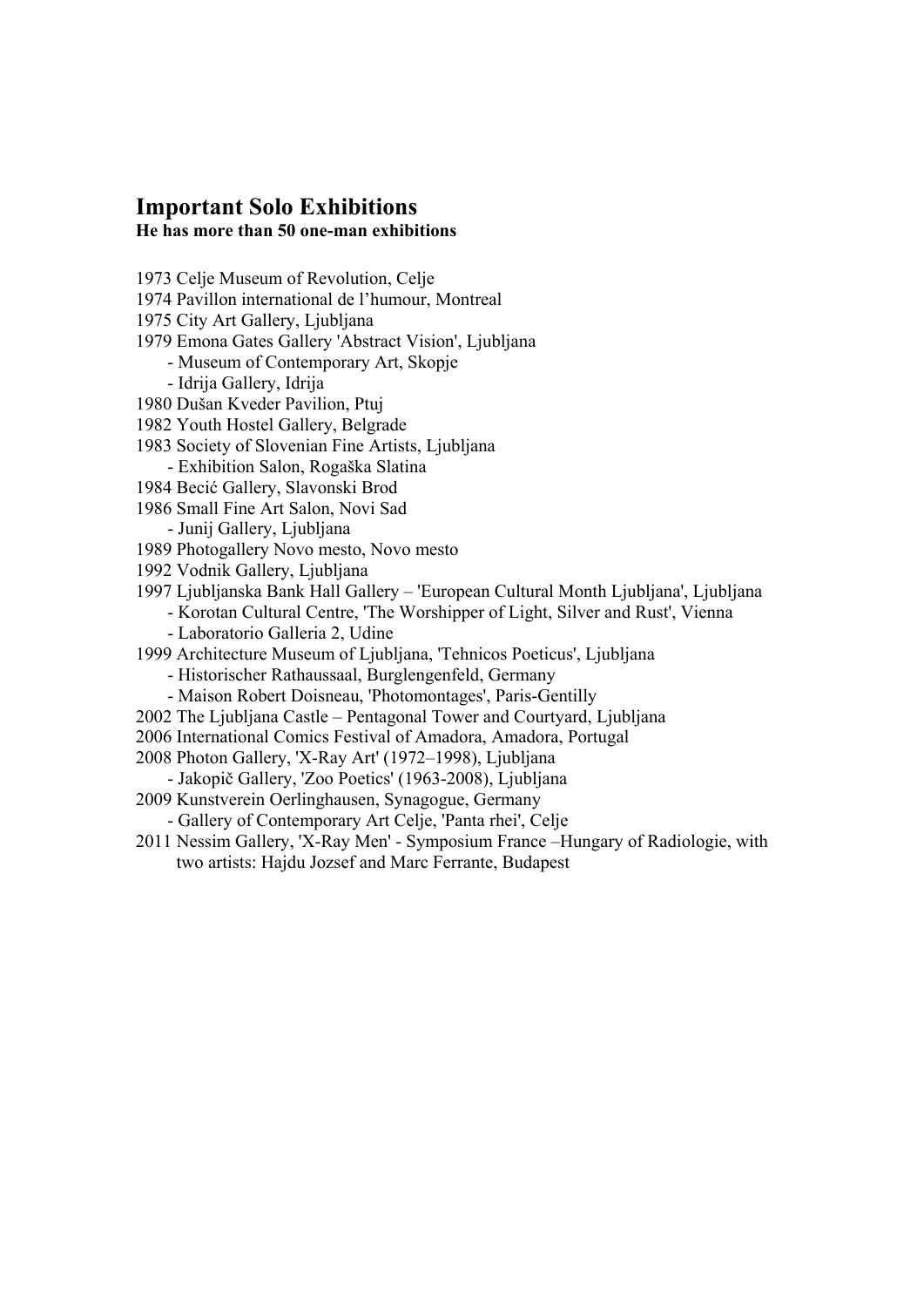### **Group Exhibitions**

He has taken part in more than 200 group exhibitions which are partly noted in chapter '*Publications in Catalogues','Magazines, Books-Anthologies'* and in chapter '*Multimedia Performances'*. It is worth mentioning those exhibitions which travelled through different towns, galleries and museums. For ex., Junij Group (1971-1985) and its exhibitions visited the important ex Yugoslav and foreign galleries. The exhibition 'New Photography 1' (1973-1974), prepared by Dr Stane Bernik, Dr Radoslav Putar, Dr Ješa Denegri and Zmago Jeraj was presented in Maribor (Rotovž Gallery), Zagreb (Gallery of Contemporary Art), Belgrade (Gallery of Contemporary Art) and in Ljubljana (Emona Gate Gallery). The exhibition 'Fantastic Photography in Europe' (1976-1979) was organized by Lorenzo Merlo, the director of the Canon Photo Gallery (Amsterdam). The exhibition travelled to the following cities: Canon Photo Gallery (Amsterdam), Rencontres internationales de la photographie (Arles), Museo Municipalle 'La Rotonda' (Milano), Maison Europeenne de la photographie (Chalon sur Saone), Frans Hals Museum (Harlem), Museo Espanol de Arte Contemporaneo (Madrid), Museet Fotografiska (Stockholm), Museo Fundacio Miro (Barcelona), Hall Paleis voor Schone Kunsten (Bruxelles), Lithuanian Photographic Art Society (Vilnius), Fotoforum Gesamthochschule Kassel (Kassel), in Boston (USA) and Mexico City (Mexico). There was also an interesting exhibition entitled 'Taking Liberty' which was in 1986 organized by the curator Antony Bannon and was set up in Albany (New York State Museum) and in Buffalo. Different Slovene galleries hosted the exhibition 'Trienele Aritas' (1995- 2004). The important exhibitions were also "Corpus del Akti" - The Nude in Slovenia, I Painting, II Sculpture, Cankar Gallery and Tivoli Gallery (Ljubljana 1999-2000) and The Nude in Slovenia, III Photography, Cankar Gallery and Jakopič Gallery (Ljubljana, 2001). The curator of the first two exhibitions was Dr. Lev Menaše and of the third one Dr Primož Lampič. The other exhibitions visited many European cities. The first one 'Esercizi di Stile' was prepared by the curator Marzia Ratti (La Spezia) in 2000, the other one, entitled 'The Ten New Europeans' and 'Fatherland' was organized by the curators Dieter Burkamp and Gisela Burkamp from Oerlinghausen (2004, 2012) and the exhibition 'Momentos e Movimentos' by curator Rubens Fernandes Junior, Museum of Brazilian Art-MAB (Sao Paulo 2011).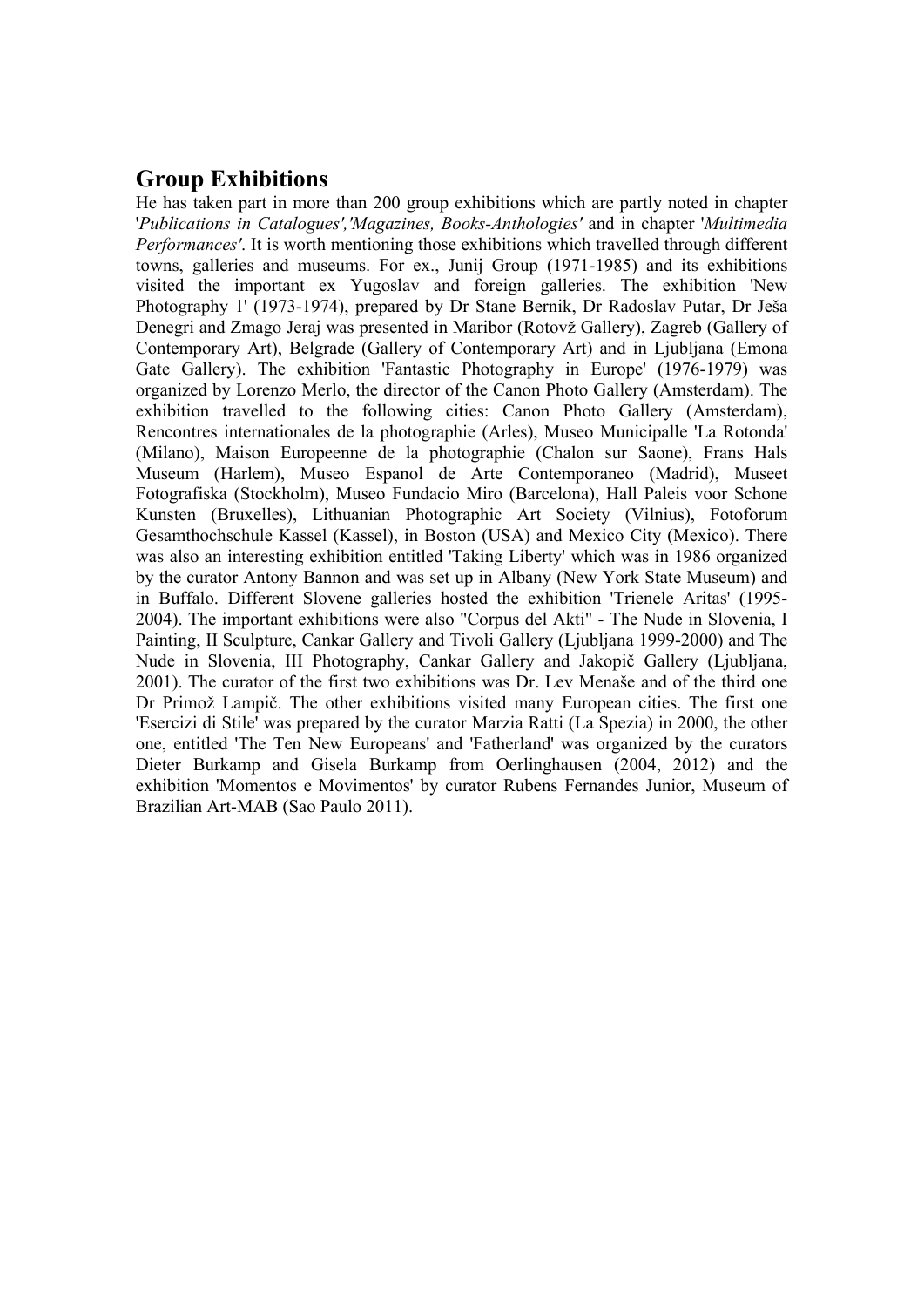#### **Multimedia Performances 1964-2008**

#### **scenography, performance, body art, action / satire, humour, provocation**

1964 "Beatles of Pilštanj", the main square in Kozje and National Hall in Celje / 1970 "The Path to Piper Club" (in collaboration with Radio Student), Cankarjeva street, Ljubljana / "Longing", the bank of the Sava River, Ljubljana / "The Game", Photo studio Tivoli, Ljubljana / "Satyr", Photo studio Tivoli, Ljubljana / 1973 "The Baby Called Technics", Medvode / "Passing Away (Chile)", Photo studio Pal, Ljubljana / 1975 "Hot Palette", in collaboration with RTV Ljubljana – a programme entitled "Sculpture techniques", Ljubljana / "Self-portrait" (in the framework of the World Caricature Gallery, Museum of Contemporary Art) Skopje and China factory, Titov Veles

/ 1977 "Anti manifest" (in collaboration with Milomir Jevtić) on the street in front of Mladinska knjiga, Ljubljana, 1978 / "Sing with me!", Hundredth Anniversary of poet Oton Župančič, Ljubljana Opera House, Ljubljana and Slovenian Theatre in Trieste (scenography and requisites: Stane Jagodič, director: Jože Babič, choreography: Lojzka Žerdin, costumes: Marija Kobi, music: Darijan Božič, performing: Studio for Free Dance) / "Venus of the Atomic Age", Slovenian Theatre, Trieste / "Metamorphosis Veneris", Photo studio Pal, Ljubljana / 1980 "Peko Shoes" (for the exhibition of Junij Group – hommage to Giorgio de Chirico), Jakopič Gallery – Nama, Ljubljana (in collaboration with: Jože Spacal) / "Quo vadis homo?" (in the framework of the exhibition of Junij Group – hommage to Giorgio de Chirico), Jakopič Gallery" / Cultural Diagonals"and "Don't miss" (in collaboration with Jože Hudeček and Iztok Tory, Radio Television Ljubljana), Ljubljana; Fine Art Pavilion Cvijeta Zuzorić, Belgrade and Art Pavilion Collegium Artisticum, Sarajevo / 1982 "Panta rhei I" (in the framework of the exhibition of Junij Group) Jakopič Gallery, Ljubljana; Fine Art Pavilion Cvijeta Zuzorić, Belgrade and Contemporary Art Gallery, Skopje / "Light Raid" (in the framework of the exhibition Junij Group) Jakopič Gallery, Ljubljana / 1983 "Steel Horizon" in the framework of the exhibition "Silver Horizon", Society of Slovenian Fine Artists – courtyard), Ljubljana, in collaboration with the curator Jana Vesel / 1985 "The Basic Stone of the Junij Art Collection", Jakopič Gallery, Ljubljana

/ 1986 "Fish Funeral", Junij Gallery; Commerce Gallery, Ljubljana; Murska Sobota Gallery and Photogallery, Novo Mesto / 1992 "Musiké", Cankarjev dom, Ljubljana (art director: Igor Krivokapič, mobile-lifting scene: Stane Jagodič) / 1993 "Good Morning, Mr. Orwell!", Tilia Insurance Company, Novo mesto / 1994 "Abraham post festum"

Konex Club, Ljubljana / 1998 "Pact", Cankarjev dom, Ljubljana (in the framework of the Aritas Triennial) / 1999 "The Last Buffalo Marathon", Architecture Museum Ljubljana– and "Lapis Poeticus" (preparation of the sound sculpture: Stane Jagodič, music realization: Lado Jakša) and video "Panta rhei", Ljubljana / "The Transition Thief"(in the framework of the Aritas Triennial), House of Culture, Šmarje pri Jelšah / "Hommage to the Ministry of Culture"(in the framework of the Aritas Triennial), House of Culture, Šmarje pri Jelšah / 2008 "Eco End", a march through the Ljubljana city center, in collaboration with the company Moving Board Slovenija-Kabinet 01, Ljubljana / "Zoo Poetics" – " The Last Marathon of the Buffalo", Radio Television Slovenija – Slovenian Magazine, Ljubljana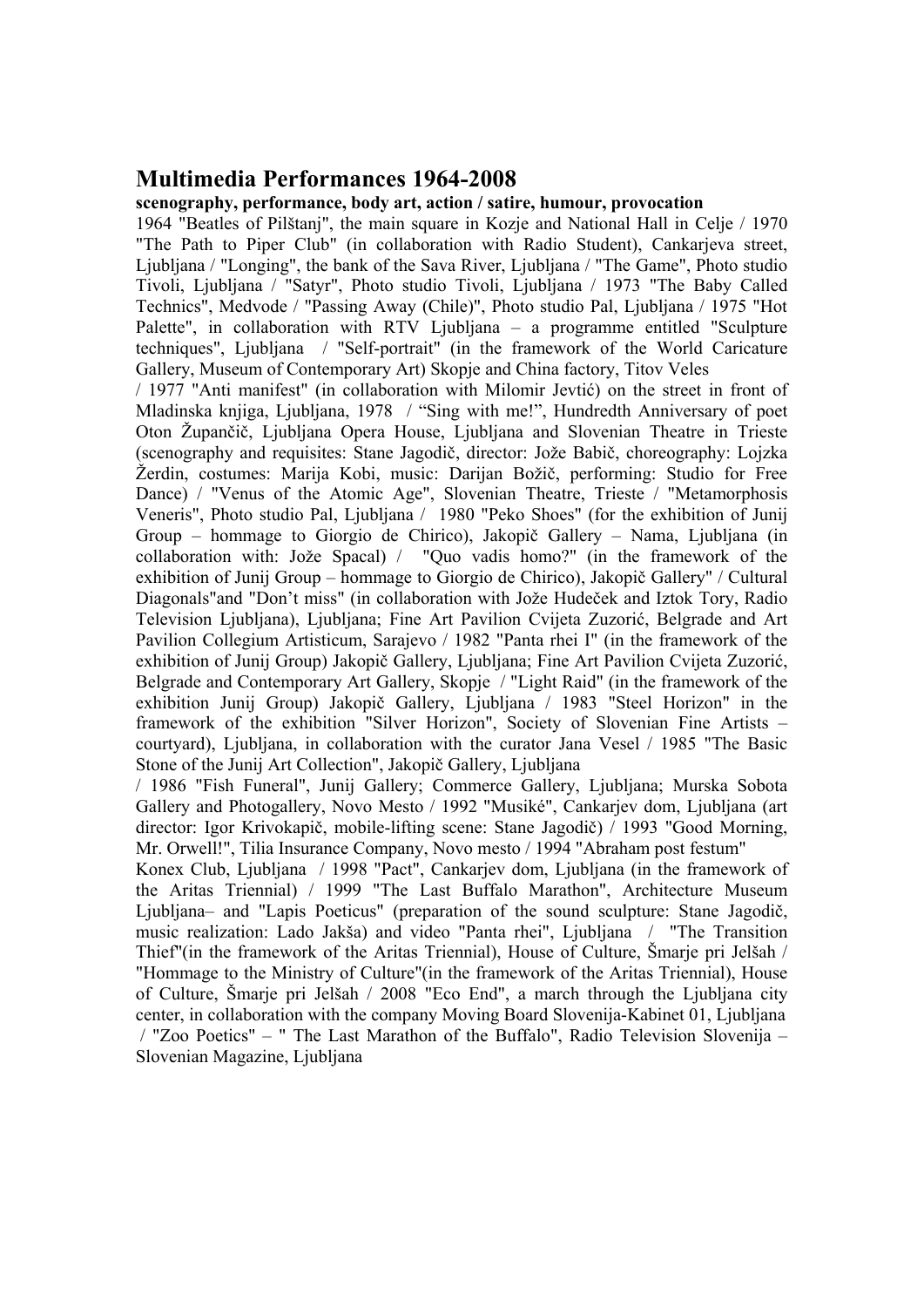*The most important collaborators in Jagodič's performances: Jasna Knez, Studio for Free Dance- Ljubljana (dance); Lado Jakša, Igor Krivokapič, Studio for Percussions Ljubljana (music); Marijan Pal, Milan Orožen Adamič (photograph); Iztok Tory (camera), ..* 

 *At various exhibitions Stane Jagodič also organized or co-organized numerous literarymusical performances in which the important Slovene poets, writers, actors, musicians and TV presenters took part.*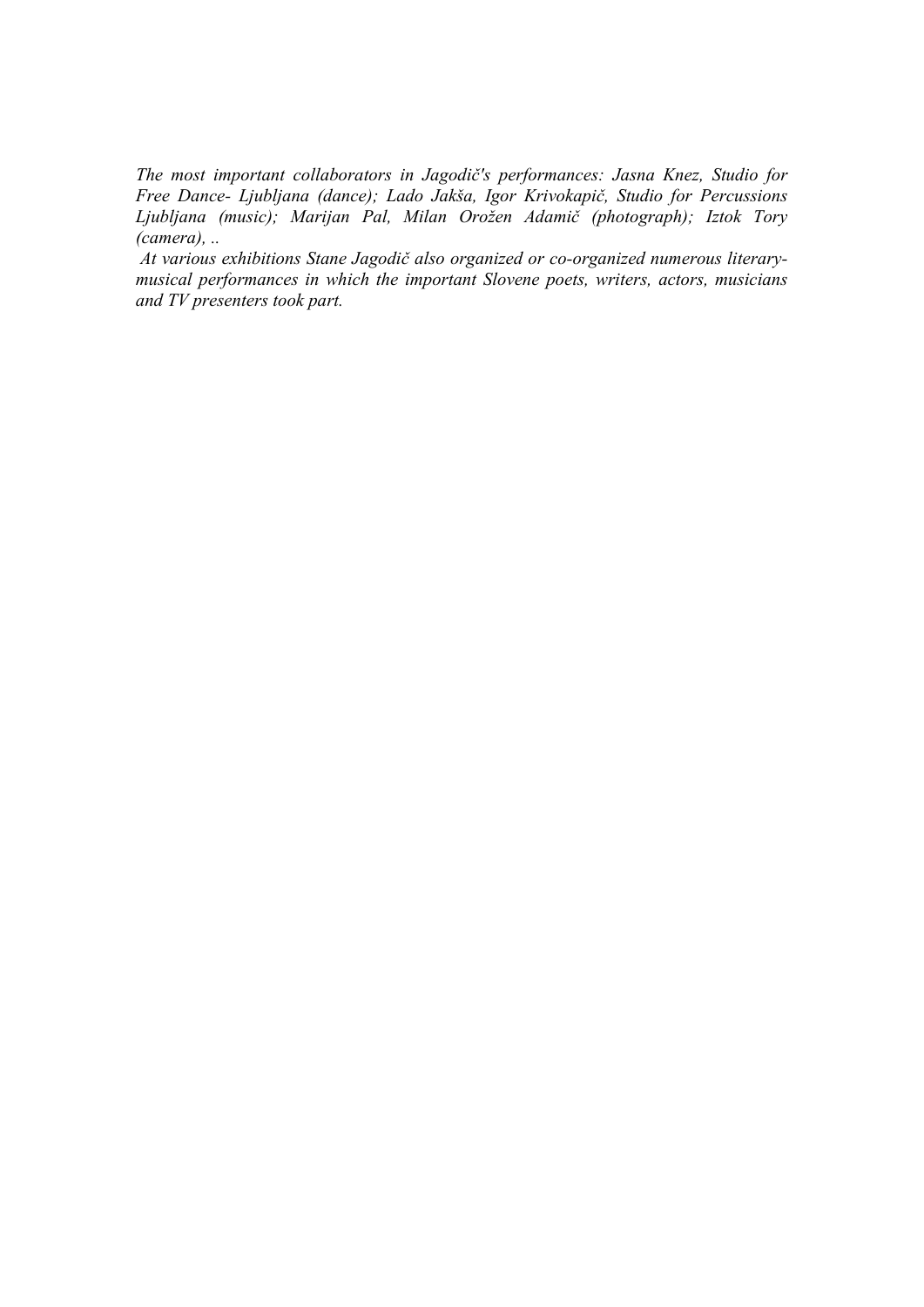### **The most important catalogues of Jagodič's one-man exhibitions and books**

One-man exhibition, Museum of Revolution, Celje 1972 (introductory text: Drago Medved) / One-man exhibition, City Gallery, Ljubljana 1975 (introductory text: Dr Stane Bernik) / One-man exhibition "Abstract Visions", Emona Gate Gallery, Ljubljana 1979 (introductory text: Dr Peter Krečič) / "Art monograph Stane Jagodič", *initiative for book: Marijan Zlobec- publicist,* publisher Globus, Zagreb 1989 (introductory texts: Ali Akdamar, Alain Jouffroy, Lee Sung Man, Drago Medved, Dr Lev Menaše, Sten Möllerström, Robert La Palme, Dr Aaron Scharf, Franc Šetinc, Jože Volfand, Piero Zanotto), *design: Andrej Verbič* / "In view of the deluge", publisher: Littera Picta, Ljubljana 1992, photomontages: Stane Jagodič, aphorisms: Žarko Petan (introductory text: Jože Hudeček) / "Art Paradox- Good Morning Mr.Orwell!", publisher: Dolenjska založba, Novo mesto 1993 (introductory texts: Dr Milan Dolgan, Jože Hudeček, Dr Lev Menaše, Dr Aaron Scharf, Drago Medved) / "Worshipper of light, silver and rust", publisher: Perfecta, Celje 1997 (introductory text: Drago Medved) / "Orbis Artis - Restless and Creative", *initiative for book: Oskar Kogoj, artist,* publisher Library Šmarje pri Jelšah 2006 (introductory texts: Jože Čakš, Dr. Milana Dolgan), *design: Matjaž Vipotnik and Kabinet 01 ;* 800 pages of great format, collection of memories 1943–2004 / One-man exhibition, "Zoo Poetics", Jakopič Gallery, Ljubljana 2008 (introductory texts: Matjaž Brulc, Miha Colner, Dr Miklavž Komelj, Dr Lev Menaše, Tatjana Pregl Kobe, Barbara Sterle Vurnik, Vesna Teržan) / One- man exhibition, "Panta rhei", Gallery of Contemporary Art, Celje 2009 (introductory texts: Alenka Domjan, Dr Mojca Puncer, Gisela Burkamp, Osvaldo Maceda de Sousa)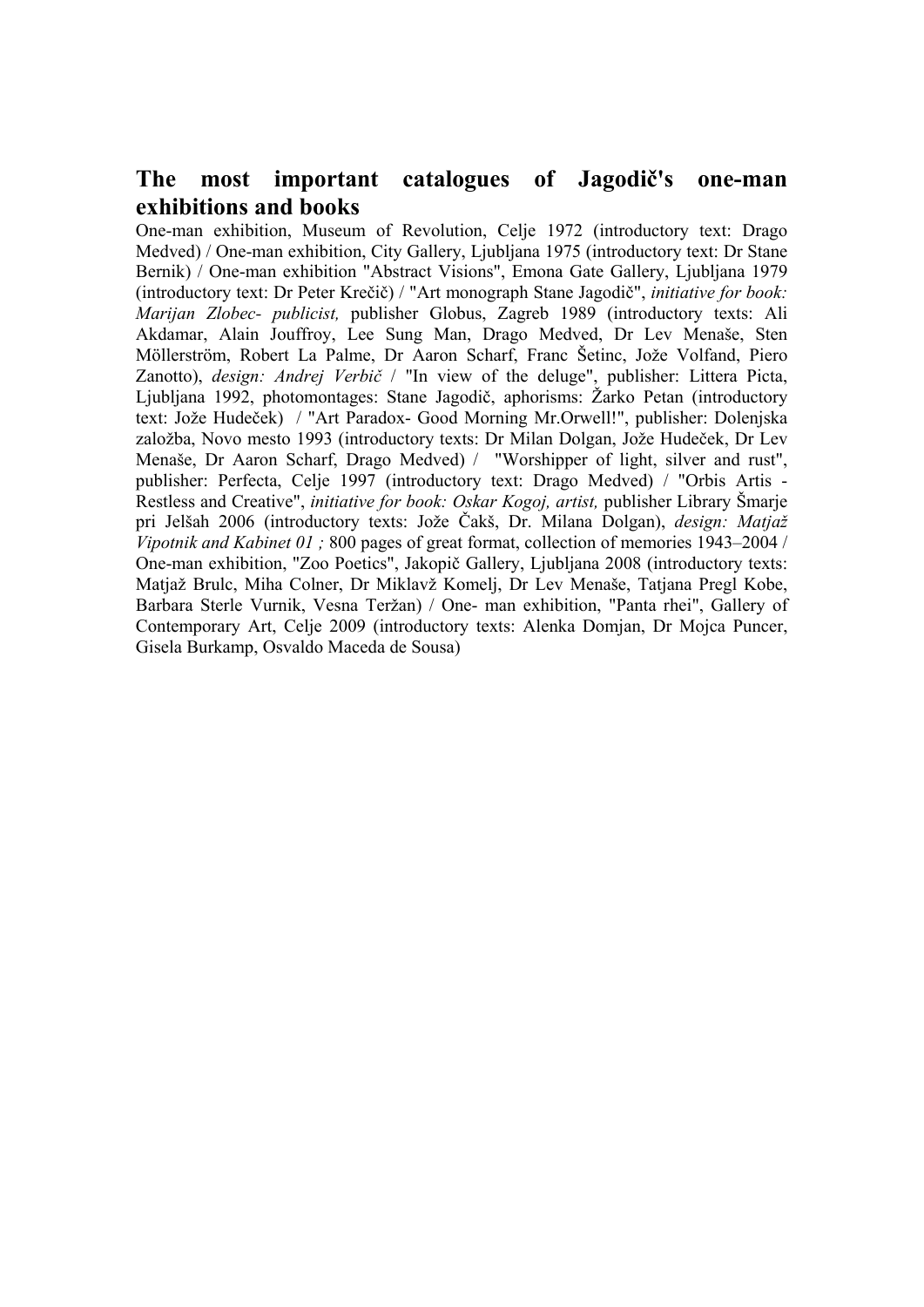#### **The other publications in books, anthologies, encyclopedias, catalogues and magazines**

Šmarski rod (Šmarje pri Jelšah, 1959) / Mlada pota (Ljubljana, 1959) / Mlada pota (Ljubljana, 1961) / Otrok in družina (Ljubljana 1967) / Problemi (Ljubljana, 1970) / 1973) / Umoristi a Marostica (Marostica, 1973) / Nebelspalter (Rorschach, 1973) / Nova fotografija 1 (Maribor, Ljubljana, Zagreb, Beograd, 1973) / 5th World Cartoon Gallery (Skopje, 1973) / Eureka (Milano, 1973) / Dimesioni Nuove (Torino,1975) / Perspektywy (Warszawa, 1974) / 11th International Salon of Cartoons (Montreal, 1974) / Rodna gruda (Ljubljana, 1974) / Pardon (Frankfurt, 1974) / Rohač (Bratislava, 1974) / 7D (Maribor,1974) / Domus (Milano, 1974) / Mizah (Istanbul, 1975) / Osten (Skopje, 1975) / Peace (Slovenj Gradec, 1975) / Pikker (Tallin, 1975) / Mala splošna enciklopedija DZS (Ljubljana, 1975) / Cartoons aus Jugoslawien (Hannover, 1975) / Bienale Intart (Klagenfurt, Udine, Ljubljana, 1976) / Fantastic Photography in Europe (Amsterdam, 1976) / Sinteza (Ljubljana, 1976) / Progresso Fotografico (Milano, 1976) / L'Oeil (Paris, 1976) / Panorama (Milano, 1976) / Photo Giornale (Italy ,1976) / Dialogi (Maribor, 1977) / Graphic Design (Tokyo, 1977) / 9. Biennale Internazionale dell'umorismo nell arte (Tolentino, 1977) / 5 Trijenale jugoslovenske likovne umetnosti (Beograd, 1977) / Nueva Lente (Madrid, 1978) / Bildung ist (Zug, 1978) / Pjer 78 (Beograd, 1978) / Ibiza grafic (Ibiza, 1978) / Foto kino revija (Beograd, 1979) / II Fotomontagio fantastico (Milano, 1979) / Slovenska likovna umetnost 1945-1978 (Ljubljana, 1979) / 4th International Biennial of Cartoons (Gabrovo, 1979) / Likovni leksikon CZ (Ljubljana, 1979) / La photographie fantastique (Paris, 1979) / Grafika (Subotica, 1980) / Satirikon' 80 (Berlin, 1980) / Ribe plivajo ledjno (Slavonski Brod, 1981) / Donated works (Skopje, 1981) / Who's Who in graphic Art (Dübendorf, 1982) / Dialogi (Maribor1982) / Humorfoto (Beograd, 1983) / Salon of antiwar cartoon (Kragujevac, 1983) / 4. Istanbul Sanat Bayrami (Istanbul, 1983) / Razvojne poti slovenske fotografije (Ljubljana, 1984) / Kronika Med Bočem in Bohorjem (Šmarje pri Jelšah, 1984) / 5. Trienale na sovremenata jugoslovenska grafika (Bitola, 1984) / Umetnik v ateljeju (Ljubljana, 1984) / Danas (Zagreb, 1984) / Die eine Welt (Duisburg, 1984) / Likovna enciklopedija Jugoslavije (Zagreb, 1984) / Teleks (Ljubljana, 1985) / Sköna Skämt (Höganäs, 1985) / Graphis Posters 85 (Zürich, 1985) / Oko (Zagreb, 1985) / New York State Museum (Albany, 1986) / International Cartoon Symposium (Kagoshima, 1986) / Affiches Politiques (Mons, 1986) / International Biennial of Ilustrations (Tokyo, 1986) / VI. Biennale di caricatura (Vercelli, 1986) / Foto International Festival (Knokke Heist, 1986) / Slovenija (Ljubljana, 1987) / A na nas (Ljubljana, 1987) / Enciklopedija Slovenije (Mladinska knjiga, Ljubljana, 1987) / Mois de la Photo a Paris (Paris, 1988) / Ciseaux-Graphies (Lille, 1988) / Nin (Beograd, 1988) / Who's Who in Satire and Humour (Bassel, 1989) / Design Journal (Seoul, 1989) / Fotožart (Legnica, 1989) / Kadar ljubimo (Škofja

Loka, 1990) / Grafičar (Ljubljana, 1991) / Srce in Oko (Ljubljana, 1991) / Who's Who for Slovenija (Ljubljana, 1991) / Pinochio del Mondo (Padova, 1991) / Rast (Novo mesto, 1992) / Pogledi na novejšo slovensko arhitekturo in oblikovanje (Ljubljana, 1992) / Bumerangi-Ivan Cimerman (Ljubljana, 1992) / Human rights (New York, 1993) / Leaders of influence (Raleigh, 1993) Das Menschenrecht ( Wien, 1993) / Who's Who in Graphic Design (Zürich, 1994) / Point Virgule (Lezennes 1994) / Leksikon CZ (Ljubljana, 1994) / Svetovni biografski leksikon - Mihelač (Ljubljana, 1991) / Fotojokes (Gabrovo,1995) / Aritas 95 (Šmarje pri Jelšah, 1995) / Kronika Šmarja pri Jelšah (Šmarje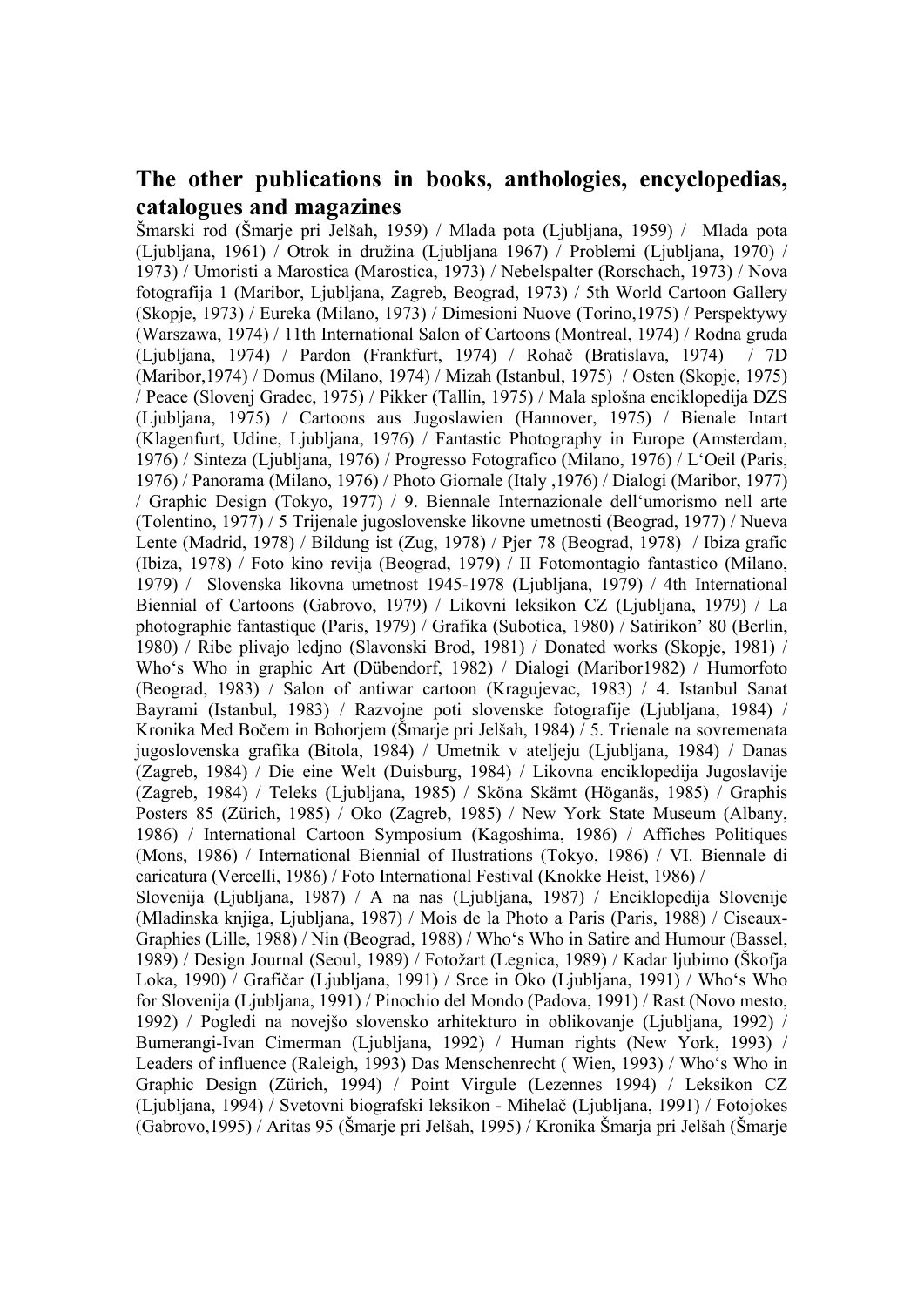pri Jelšah, 1996) / Iconographies of the Contemporaneau Satire (Lisboa, 1996) / Fax Art (Caracas, 1996) / 17 Bienale Brno (Brno, 1996) / The 6th Seoul lnternational Cartoon Festival (Seoul, 1996) / Mail Art (Fano, 1996) / Graphic Art (Stockholm, 1996) / Slovenska kronika XX. stoletja (Ljubljana, 1996) / Creators' (Kanagawa, 1996) / Poteze (1997) / DIC 1882-1997 (Ljubljana, 1997) / Pasje življenje (Rogaška Slatina, 1997) / Aritas 98 (Šmarje pri Jelšah, 1998) / Terzoocchio (Bologna 1998) / Body Icons (Skopelos,1998) / Corpus del Akti I. II. (Ljubljana, 2000) / Glasilo kanadskih Slovencev (Toronto, 1999) / Znameniti Slovenci (Ljubljana, 2000) / Land Mines-Devil's Weapon (Kagoshima, 2000) / Za Prešernovo mesto (Kranj, 2000) / Herman the German (Bielfeld, 2000) / Lov, ribolov, turizam (Varaždin, 2000) / Trnava Poster Triennial (Trna-va, 2000) / Water for humankind (Paris, 2000) / Esercizi di stile (La Spezia, 2000) / Medjunaroda izložba karikature (Zagreb 2000) / Corpus del Akti III. (Ljubljana 2001) / Aritas 01 (Šmarje pri Jelšah) / Jaz, čas in zgodovina (Ljubljana, 2001) / International Cartoon Festival (Wolfsberg, 2002) / Festa da Caricatura (Lousa, 2002) / Podgana - Marko Kociper (Ljubljana) / World of Art (Stockholm, 2002) / Rhodes International Cartoon Exhibition (Rhodes, 2002) / Biennial of Humour and Satire in the Arts (Gabrovo, 2003) / Aydin Dogan International Cartoon Exhibition (Istanbul, 2003) / International Salon of Antiwar Cartoon (Kragujevac, 2003) / Art Addiction (Stockholm, 2003) / World of Art (Stockholm, 2003) / Road and Travel, International Cartoon Exhibition (Teheran, 2003) / Težnja k popolnosti - Jure Cihlar, Lucija, 2003) Štomaški zvonovi (Brecljevo, 2003) / Likovna teorija (Ljubljana, 2004) / Prešernov Koledar (Ljubljana, 2004) / Žuborenje Slovenije (Ljubljana, 2004) / International Forum of Visual Humour Karikaturum (Surgut, Rusija, 2004)/ Zehn Neue für Europa (Bielfeld, 2004) / Zvon (Celje, 2006) / Marketing Magazine (Ljubljana, 2006) / Oko-Srce-Oblika (Ljubljana, 2006) / L'art du collage … (Paris, 2006) / Homo sapiens (Surgut, 2006) / The Cartoon and the Beginning of the 21st Century (Amadora, 2006) / 60 let Akademije za likovno umetnost (Ljubljana, 2006) / Leksikon Sova (Ljubljana, 2006) / Games of Change (Kruševac, 2007) / Ampak (Ljubljana, 2007) / Filografska zbirka (Rogaška Slatina, 2008) / Korotan (Wien, 2008) / Multimeridijan (Pula, 2008) / Lotta Poetica (Brescia, 2009) / Provokatorji (Ljubljana, 2009) / Mercedes magazine (Ljubljana, 2009) / Rogaške novice (Rogaška Slatina, 2009) / Pojmovnik slovenske umetnosti (Ljubljana, 2009) / Striporeki - Iztok Sitar (Ljubljana, 2010) / Fotografija (Ljubljana, 2010) / Osten, 65 years (Skopje, 2010) / Cartoon Symposium "Organ Transplant - Organ Donation"(Kagoshima City, 2010) / Internatiol Salon of Caricature ( Zemun 2010) / The Golden Smile, "Inventions" (Beograd, 2010) / R 5, revija Šole za oblikovanje (Ljubljana, 2011) / Kunst Haus (Rogaška Slatina 2011) / Heimat ( Bielfeld, 2011) / Preja- Franci Šali (Vavta vas, 2011), Duša slovenska (Ljubljana, 2011) / 'Momentos e Movimentos' (Sao Paulo, 2011)

*Articles about Jagodič's artistic activities were published in numerous Slovene and foreign newspapers, dailies and weeklies. His ideas were published in the press as well. For example, in Slovene newspapers:* Delo, Dnevnik, Prosvetni delavec, Pavliha, Tribuna, Komunist, Naši razgledi, Republika, Kmečki glas (Ljubljana), Večer (Maribor), Novi tednik (Celje), Gorenjski glas (Kranj), Dolenjski list (Novo mesto), Primorski dnevnik (Gorica); in the newspapers of the neighbouring republics: Vjesnik, Večernji list (Zagreb), Slobodna Dalmacija (Split), La voce del popolo (Rijeka), Politika, Borba, Večernje novosti (Beograd), Dnevnik (Novi Sad), Nova Makedonija (Skopje),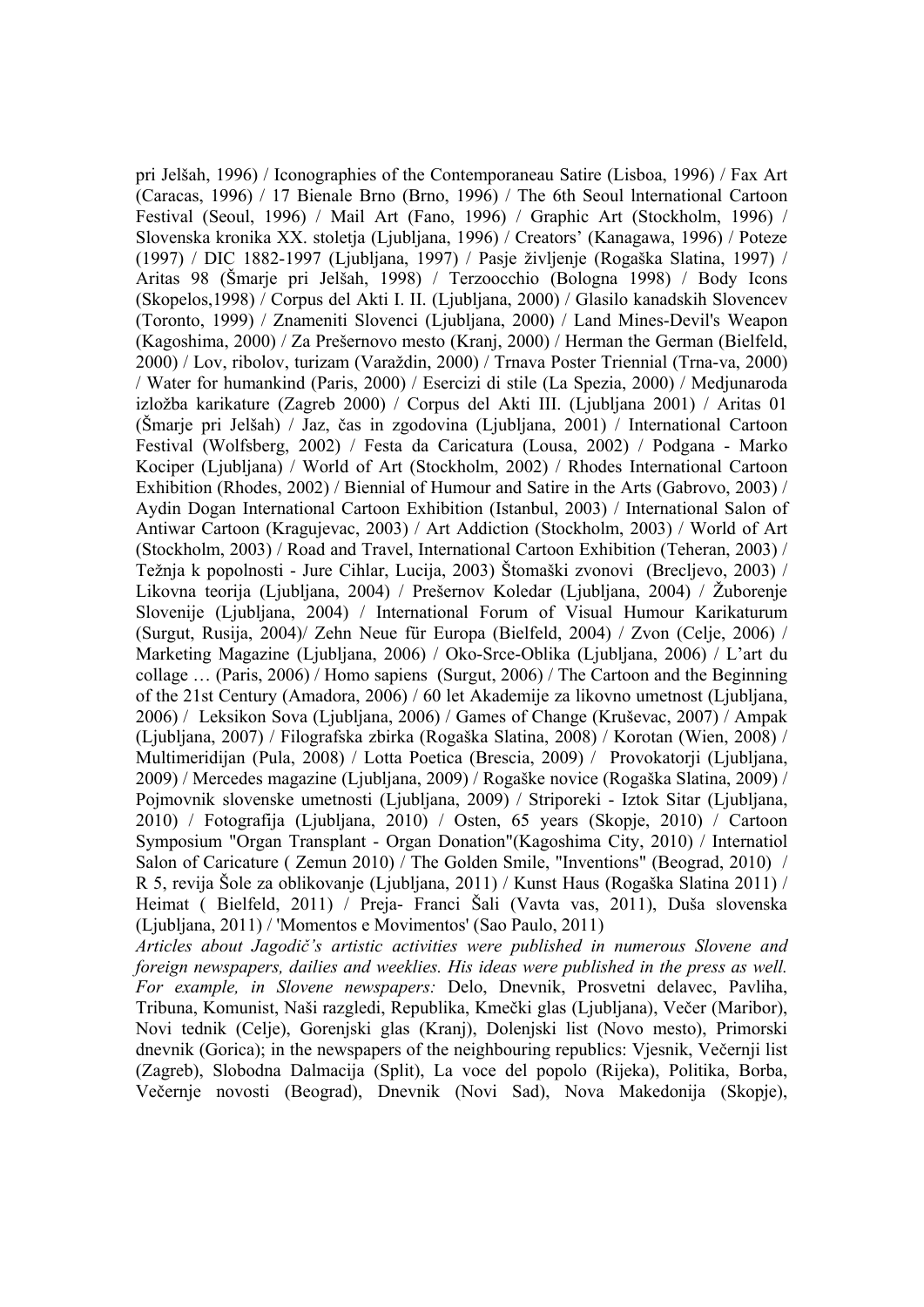Oslobodjenje (Sarajevo), Pobjeda (Titograd), to the most famous newspapers in the world, New York Times-Book Review (USA).

*Stane Jagodič also keeps his own page on photography in the monthly magazine of the city of Ljubljana (editor: Nada Šumi), since 2000 he has been playing the roles of the jury and the writer of reviews of the photographic competitions.*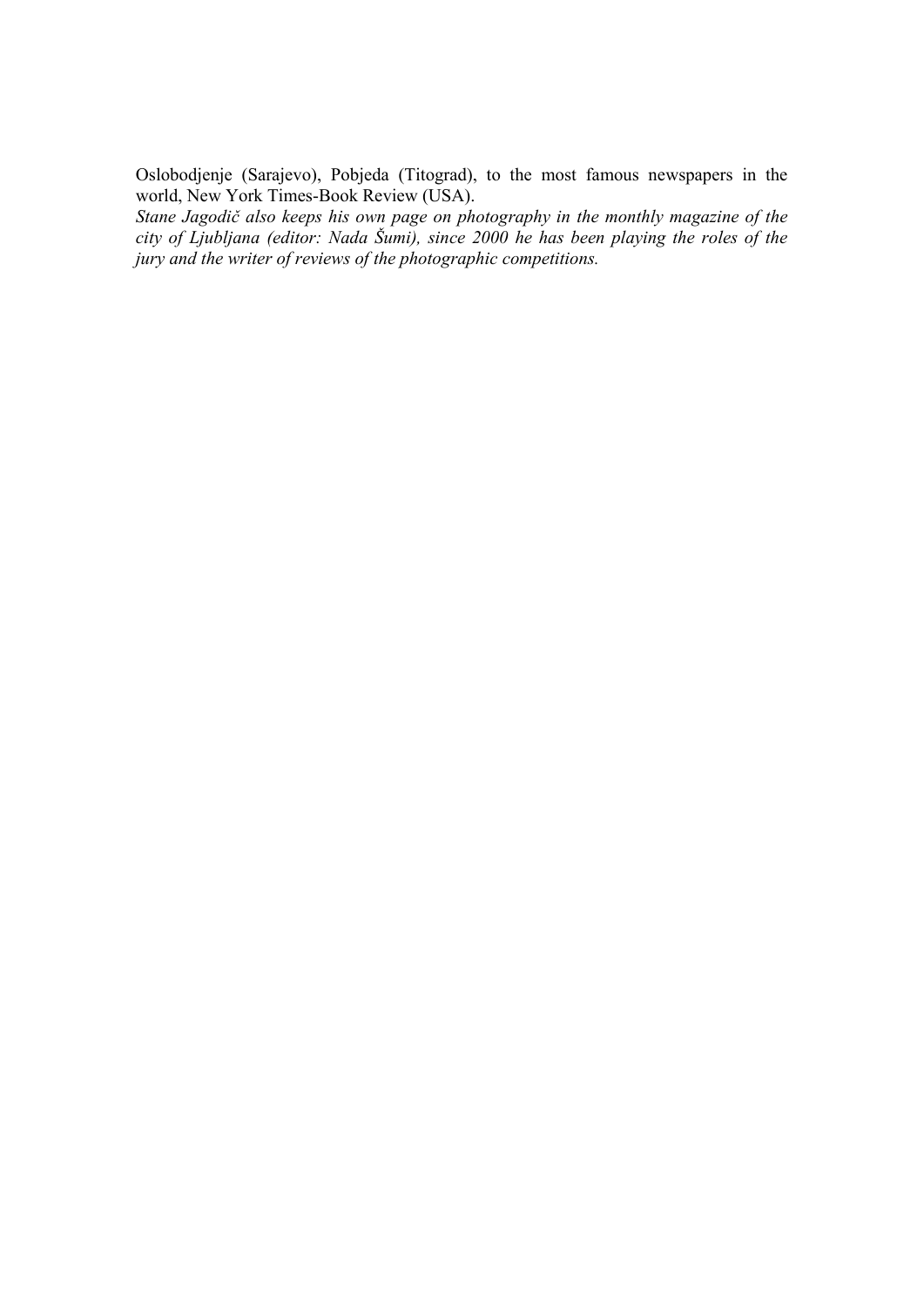### **Prizes – Awards**

He has been awarded prizes for his multimedia artistic works (painting, drawing, cartoon, graphic, photomontage, collage, object-montage, literature). He was given most of the awards in the neighbouring 'renaissance' Italy  $(10x)$ , follow: Serbia  $(8x)$ , Slovenia  $(7x)$ , Macedonia (6x), Croatia (3x), Poland (3x), France (2x), Turkey (1x), USA (1x), Germany (1x), Sweden (1x), South Corea (1x), Bulgaria (1x). He also got 9 awards for his successful cooperation in different cultural projects.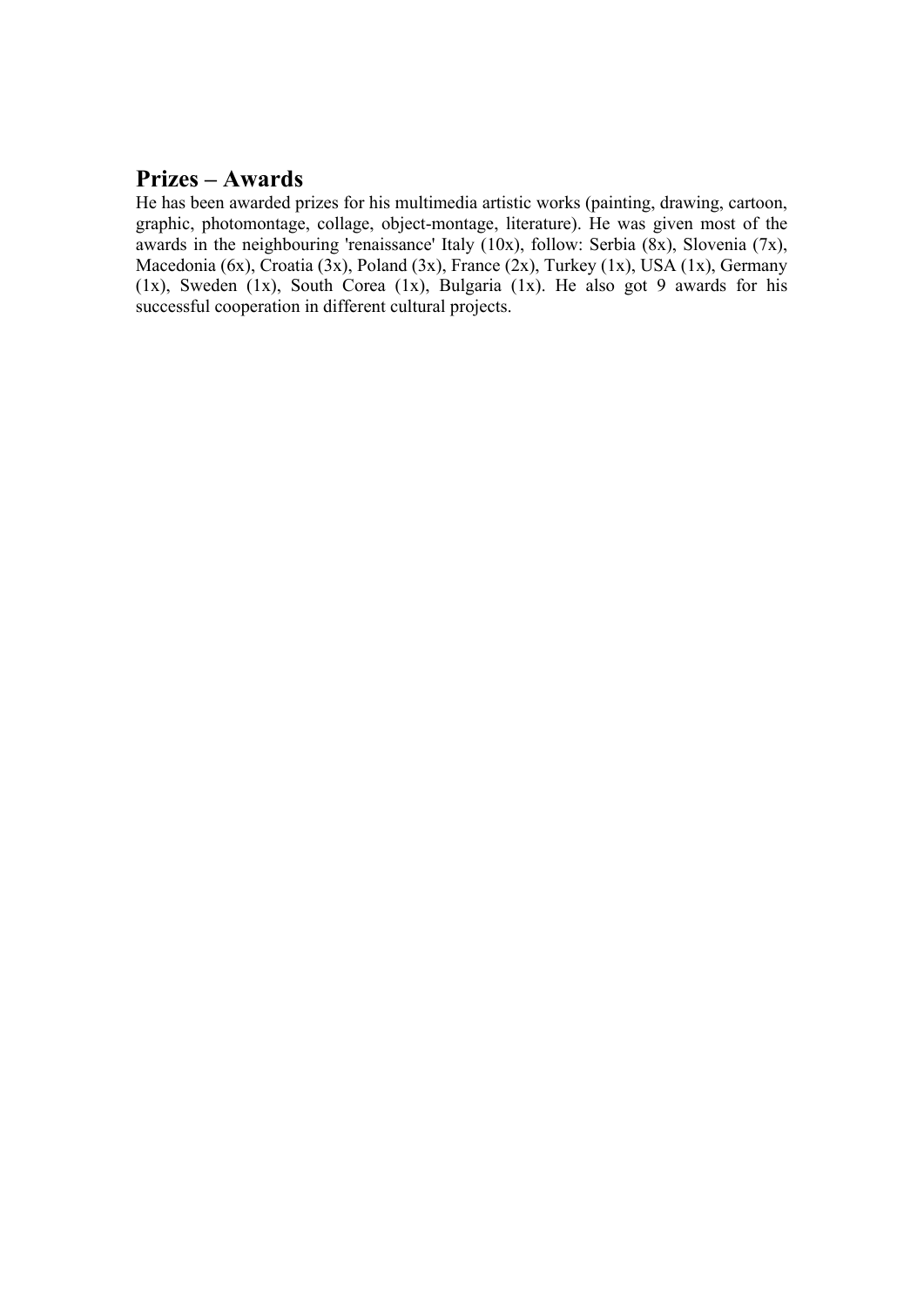#### **Some quotations about Jagodič's art from the monograph S. J. , 1989**

*Jože Volfand (Slovenia) editor: The painful and proud adherence to art / Dr Lev Menaše (Slovenia) art critic: Jagodič's energy is powerful enough to take modern art across the border of our millennium / Dr. Aaron Scharf (England) art theorist, art critic: Mocking at the vulnerability of mankind / Alain Jouffroy (France) art critic: 'Revolutionary beauty' is not dead / Piero Zanotto (Italy) art critic: Images from reality handled with dreamy playfulness / Ali Akdamar (Turkey) editor: Poetry in black, white and red / Robert la Palme (Canada) art critic, artist: Creations with a halo of subtle humor / Lee Sung Man (South Korea) editor: Today's true illustrator / Sten Möllerström (Sweden) editor: Art and vision combined in a single creation / Drago Medved (Slovenia) editor, art critic: Search and dialectal dissatisfaction over things discovered / Franc Šetinc (Slovenia) publicist: Stepping down from Olympus to the people Publishing House: Globus, Zagreb 1989*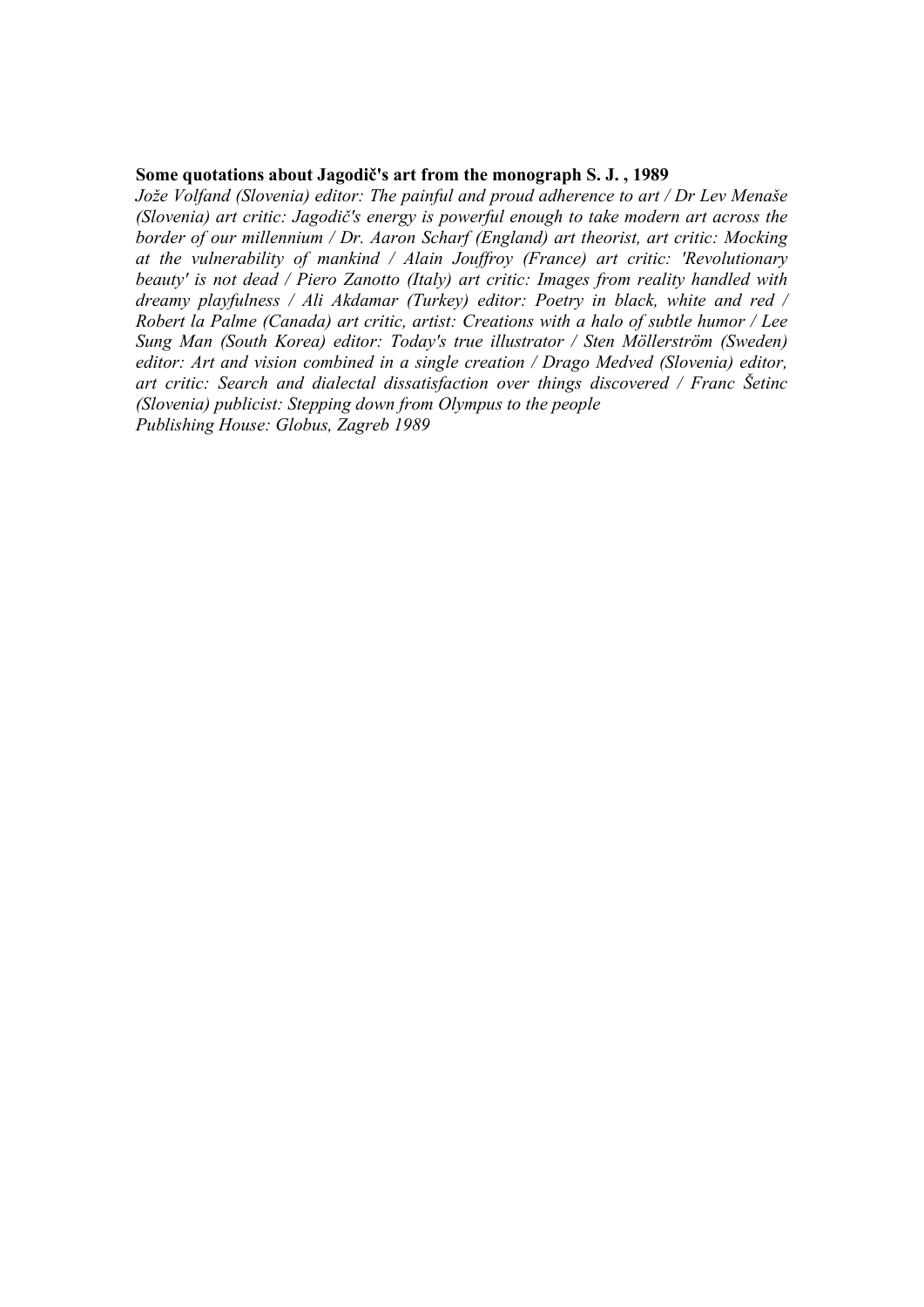## **Junij Group 1970 - 1985**

Stane Jagodič was the initiator and head of Junij Group / Grupa Junij (the founding members were all born in June) for many years. At the beginning the Group advocated the expressionism, later, they openly supported their attitude to committed satirical drawing – caricature and creative photography with science-fictional and surrealistic touch. They equally emphasized the aspects of constructivism in the direction of ideal synthesis between organic and inorganic forms, which Jagodič concisely described in a short manifesto.

The cofounders of the Junij Group were: Harald Draušbaher, Viktor Gojkovič, Stane Jagodič, Enver Kaljanac, later on, the Group was joined by permanent members: Jure Cihlar, Tone Demšar, Božidar Grabnar, Milomir Jevtić, Kazuo Kitajima, Mirko Lovrić, Ratimir Pušelja, Boštjan Putrih, Alan Sundberg, Peter Vernik and Vlasta Zábranský. From 1977 until 1985 the exhibitions organized by Junij Group hosted numerous conceptually and technically progressive and internationally recognized artists as guests.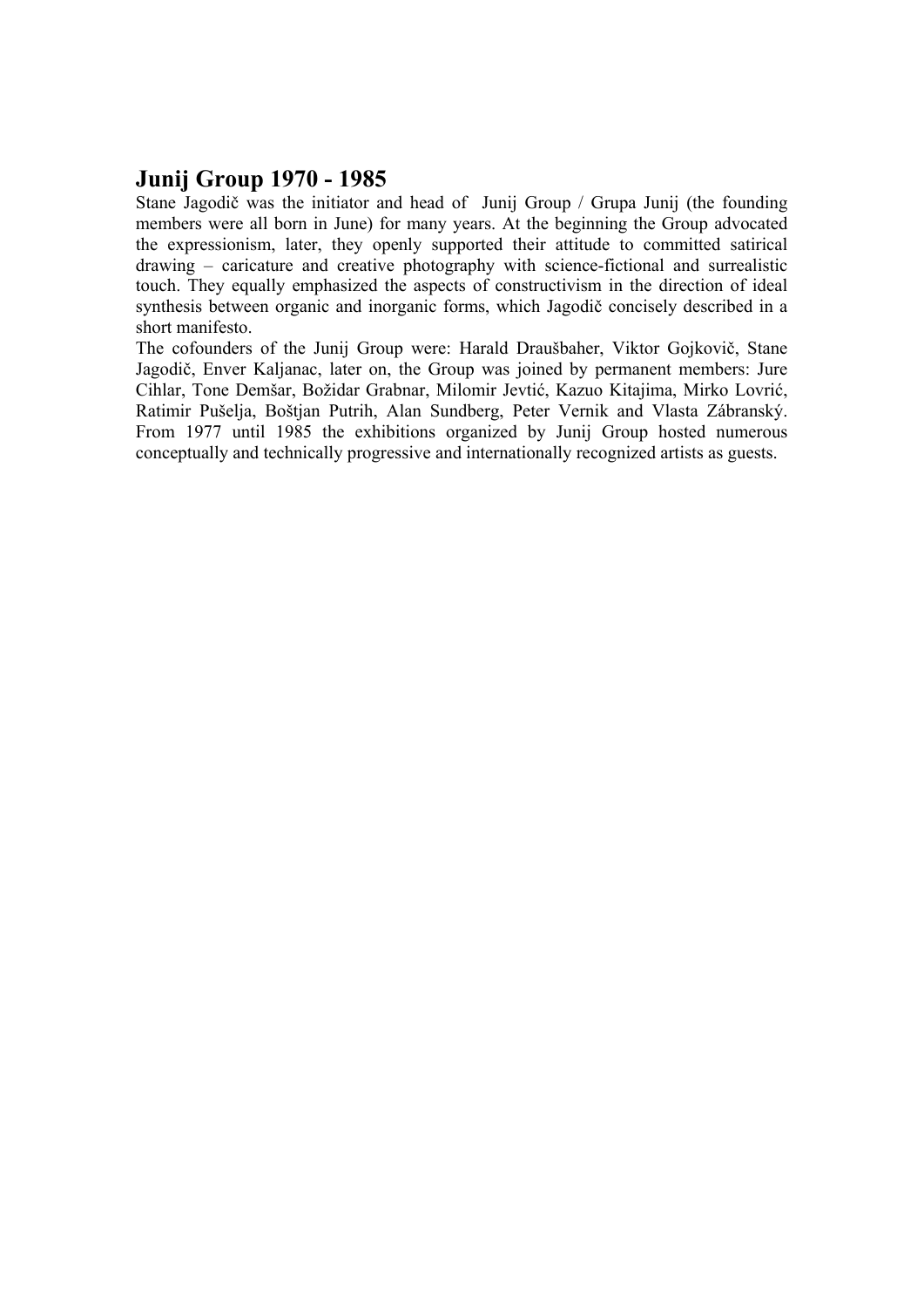# **Around 200 artists from approximately 30 countries worldwide**

*Among them were the following worldly known multimedia artists:* Helena Almeida, Rodoljub Anastasov, Susumo Endo, Christo and Jeanne Claude, Roman Cieslewicz, Valie Export, Anna Bella Geiger, Jochen Gerz, Mehmet Güleryüz, Dževad Hozo, Olja Ivanjicki, Richard Long, Mari Mahr, Mahirwan Mamtani, Vernita Nemec, Udo-Nils, Lev Nusberg, Fabrizio Plessi, Vjenceslav Richter, Artur Rosa, Janez Lenassi, Kjartan Slettemark, Jože Spacal, Annegret Soltau, Endre Tot, Jerzy Trelinski, Franco Vaccari, Emilio Vedova etc.

*Worldly known photographers:* Heribert Burkert, Vitaly Butyrin, Pierre Cordier, Petar Dabac, Joan Fontcuberta, Franco Fontana, Peter Kocjančič, Branko Lenart, Serge Lutens, Ange Manganelli, Henk J. Meyer, Lorenzo Merlo, Ugo Mulas, Rafael Navarro, Floris M. Neusüss, Paul de Nooyer, Virgilijus Šonta, Arthur Tress, Christian Vogt, Manfred Willman etc.

*Worldly known cartoonists:* Miroslav Bartak, Adolf Born, Constantin Ciosu, Jeno Dallos, Milko Dikov, Ferruh Dogan, Randal Enos, Josette Jansens, Ivan Haramija, Raimo Kanerva, Darko Marković, Priit Parn, Dušan Petričić, Mustafa Ramezani, Giuliano Rossetti, Jiri Sliva, Jiri Šalamoun, Jugoslav Vlahović etc.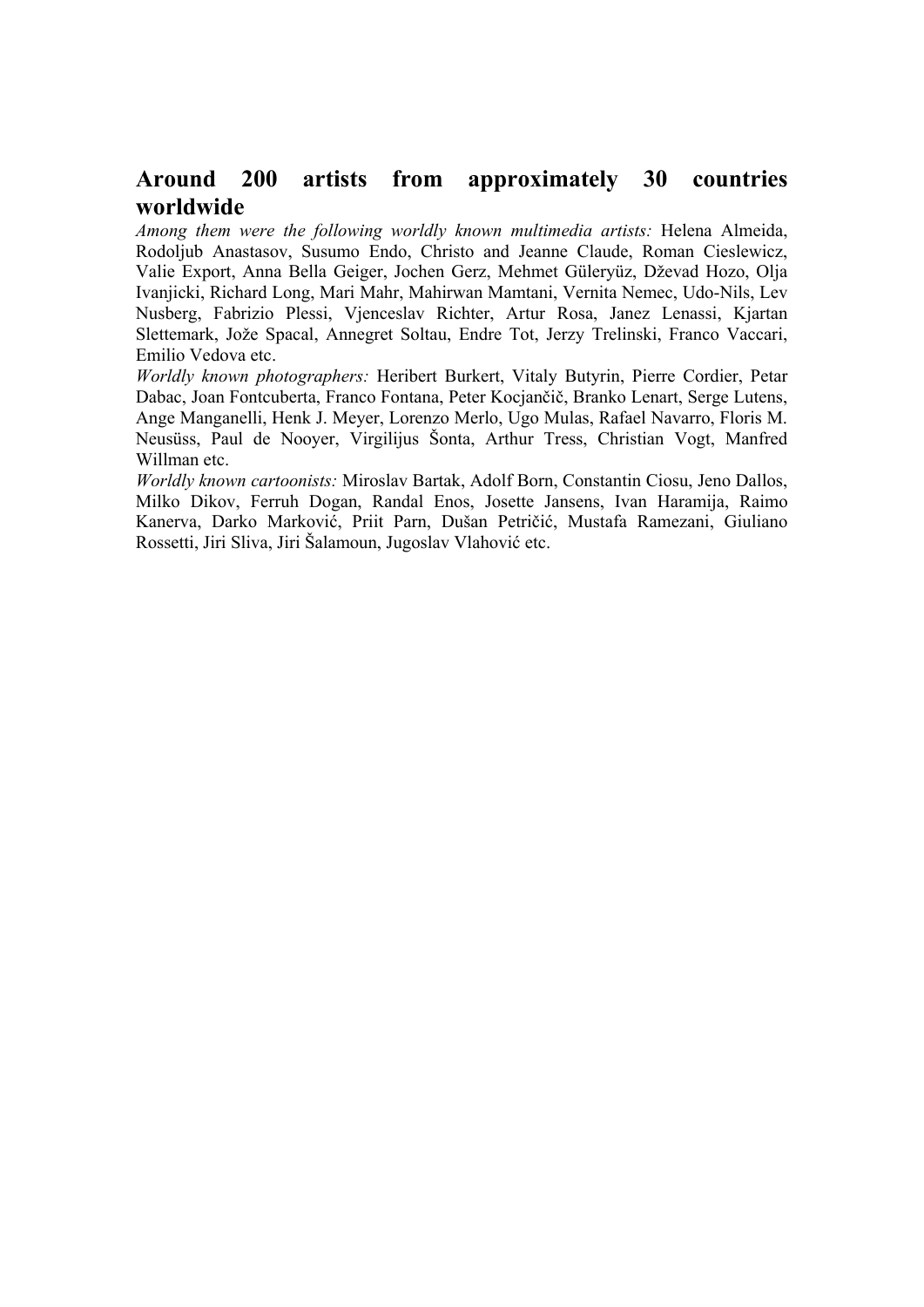#### **The most important professional co-operators of Junij Group gallery directors, curators, art critics, translators, journalists**

*In Slovenia:* Greta Jagodič, Drago Medved, Dr Stane Bernik, Dr Peter Krečič, Alenka Rems, Dr Lev Menaše, Dr Janez Sedej, Dr Zoran Kržišnik, Dr Janez Mesesnel, Božena Plevnik, Franc Zalar, Meta Gabršek Prosenc, Marlen Premšak, Dr Cene Avguštin, Jovo Grobovšek, Marijan Pal, Dolores Kocjančič, Metka Traven, Vladka Starešinič Pance, Matjaž Vipotnik, Miran Stopar, Ranko Novak, Andrej Verbič..

*In the then brotherly republics:* Josip Škunca, Liljana Bjelica, Gordana Djordjević, Sonja Abadjijeva Dimitrova, Anton Pauletić, Fuad Halilović, Mirjana Živković, Nihad Agić, Antun Karaman, Petar Živadinović, Goran Malić, Milan Damjanović, Jugoslav Vlahović *Abroad:* Lorenzo Merlo, Myricae Merlo, Ernest Hildebrand, Edo Vižintin, Mario Furlan, Ban Andras, Luka Bartos, Mehmed Güleryüz, Alberto Piovani, Atanas Sutkus, Bruno Talpo.

The Junij Group were exhibiting all over ex-Yugoslavia and also abroad. Three exhibitions were dedicated to the pioneers of modern art: Man Ray (1977), Marcel Duchamp (1978) and de Chirico – 'Metaphysical Presence' (1980). The last one was organized in cooperation with Lorenzo Merlo, the director of the Canon Photo Gallery from Amsterdam. The majority of the Junij Group exhibitions were accompanied by voluminous catalogues which represent rich documents for the present and future generations. Catalogues of the Junij Group: Celje 1971; Ljubljana 1972, 1974, 1976, 1977, 1978, 1980, 1982, 1985. About 15 leaflets were published, too.

*The Junij Group was organizing all events on idealistic and voluntary basis (1970-1985) without any fee.*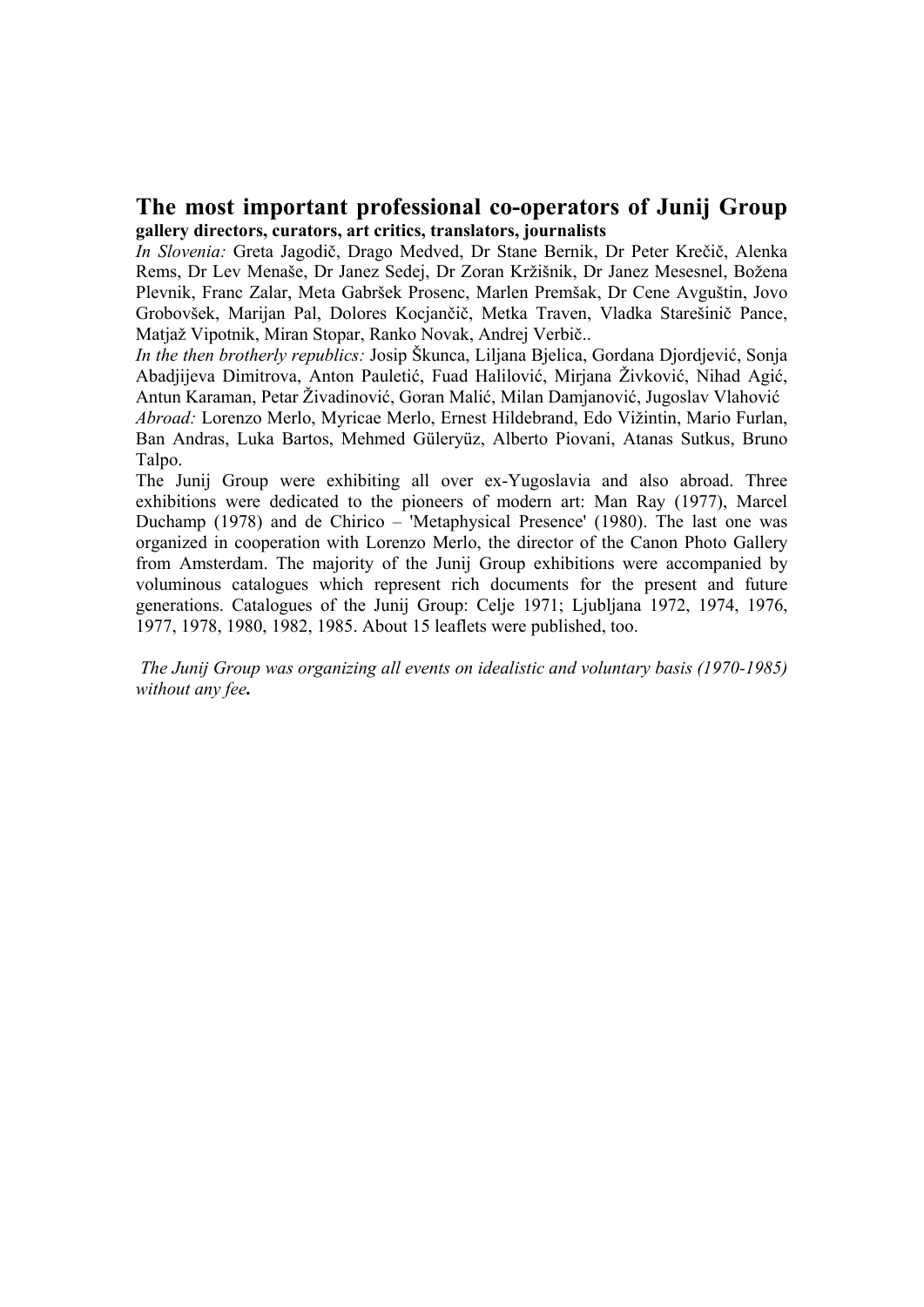#### **International Junij Art Collection 1985**

The International Junij Art Collection, which was founded on the basis of the works of art, donated by many co-operators and exhibitors of the Junij Group, was Jagodič's idea. He himself collected all the works and founded the Collection in 1985. It comprises about 1000 works of art with emphasis on photographic medium, photomontage, collage, graphic art, caricature, painting and sculpture donated by approx. 140 authors. It was first presented in the Jakopič Gallery in Ljubljana, in 1985. Among the donators there were worldly known visual artists. In 1988, the professional co-operator of Junij Group and art critic Dr Lev Menaše made a selection of photographs out of the photographic stock in the Collection. And this selection was exhibited in the Yugoslav Cultural Center in Paris on the initiative of the photographer Mirko Lovrićfrom Belgrade. This exhibition was set up in the framework of the international biennial 'Mois de la photo a Paris' (1988). It took part in the competition entitled 'Aspects of Creative European Photography'1968- 1988, and was awarded the first prize. There were 34 Paris museums

and galleries competing to win the first prize.The commission of selection of art works were: Agnes de Gouvion Saint-Cyr, Alain Dister, Jean-Claude Lemagny, Guy Mandery and Jean-Luc Monterosso (commissioner of the 'Mois de la photo a Paris' 1988).

The president of the jury was a film actress Charlotte Rampling and members: Maria Morris Hambourg (USA), Jean-Christophe Averty, Claude Bedat and Francois Boisrond (France). This award confirmed once again the committed and research-based multimedia activity of the Junij Group in the field of the worldwide creative photography. In 1996, the Collection was donated to the Museum of Architecture and Design in Ljubljana directed by the art historian Dr Peter Krečič. Its guard and curator is the art historian Dr Primož Lampič, employed in that institution.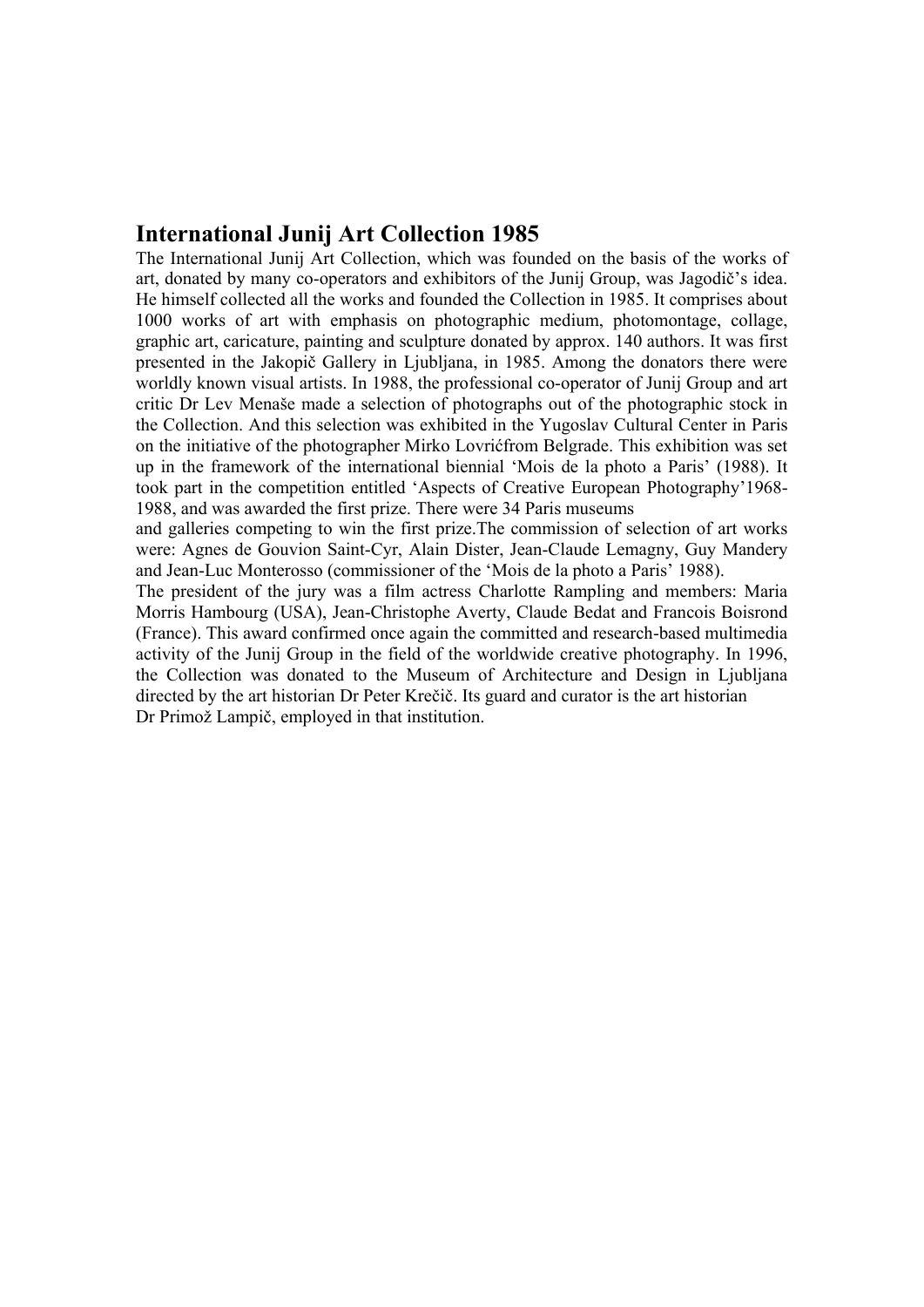#### **Junij Society 1986-1987**

Junij Group was later followed by Društvo Junij – the Junij Society (1986- 87) who rented the premises in Štefan Street in Ljubljana and founded the Junij Gallery there. Some exhibitions, poetry and dance performances were organized there by the Junij Group members and co-operators: Dr Lev Menaše, Dušan Kidrič, Dragica Trobec Zadnik, Greta Jagodič, Jože and Vika Šauta, Aleksandra Kraigher Arambašič, Marjana Kobe, Mojca Cejan in Miran Krklec. In the framework of the Junij Gallery it is necessary to mention the visiting exhibition 'Mail Art-Private Life' (1987) set up by the artistcurator Andrej Timša from Novi Sad. 320 artists from all over the world took part in that exhibition, and it was really the greatest mail art exhibition in Slovenia ever. Other exhibitions of artists: Jugoslav Vlahović, Eliza C. Wong, Boštjan Putrih, Stane Jagodič, Ratimir Pušelja, Enver Kaljanac, Drago Hrvacki, Mirsad Begić etc.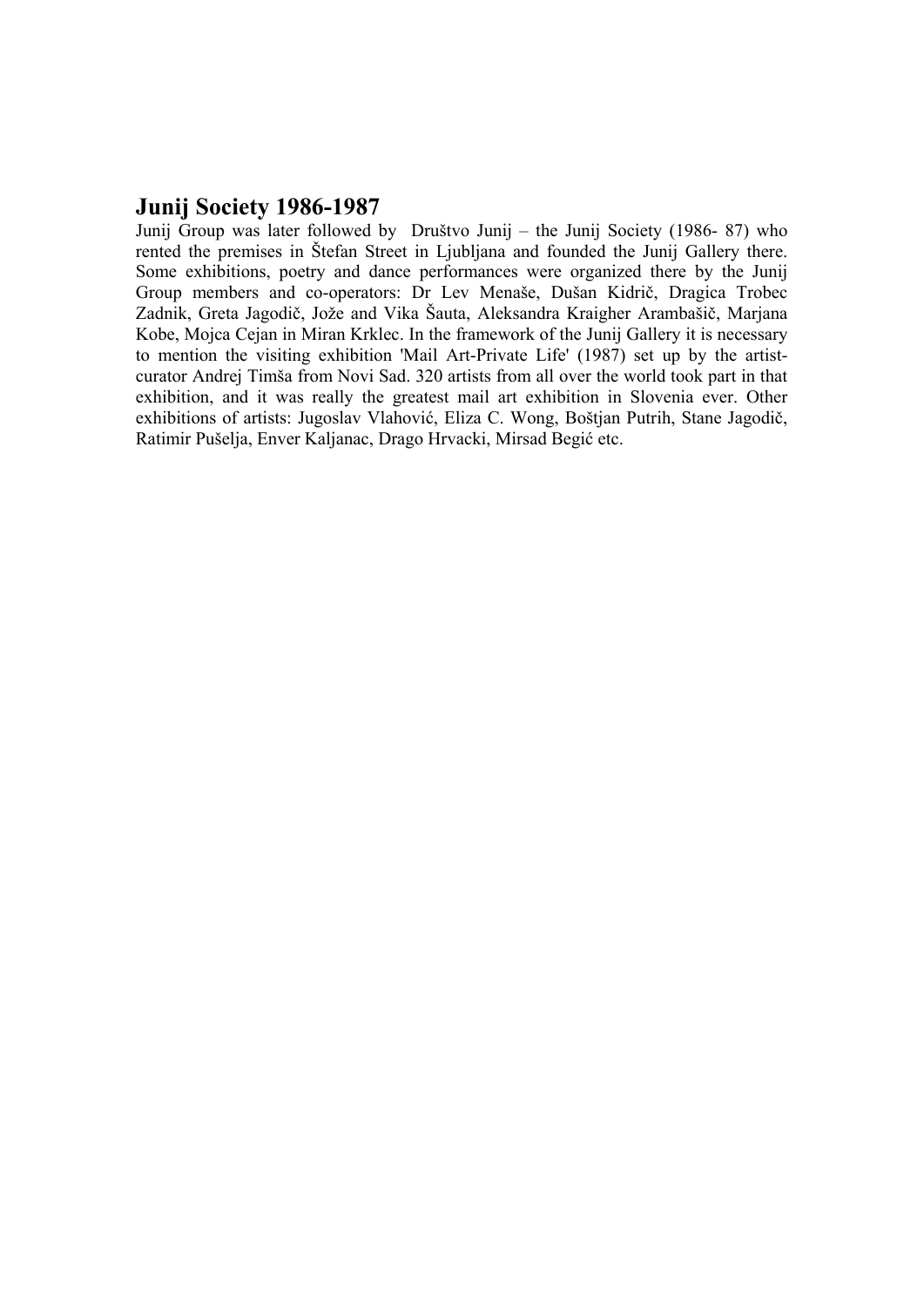#### **Taken from an interview with Dr Aaron Scharf (art theorist, critic):**

*"I am always amazed by the premature maturity of the Junij Group. It is unique ! The integrity of its work identifies imagination which has been released by this wonderful association of artists, coming from different cultural backgrounds, but who share witty and ironic lightheartedness. The Junij Group, as the group of international fellow artists, seems to me a creative body in which the whole is considerably greater than its parts. Is there any such group? The impressive use of the photographic medium, preferred by the Group, showed itself so powerful and incongruous than never before, with a possible exception of surrealists. The Group deserves to be better known internationally as it is, and (said poetically) I applaud this bunch of stars, illuminating the aesthetic arch." Delo, Ljubljana, December 8th, 1989*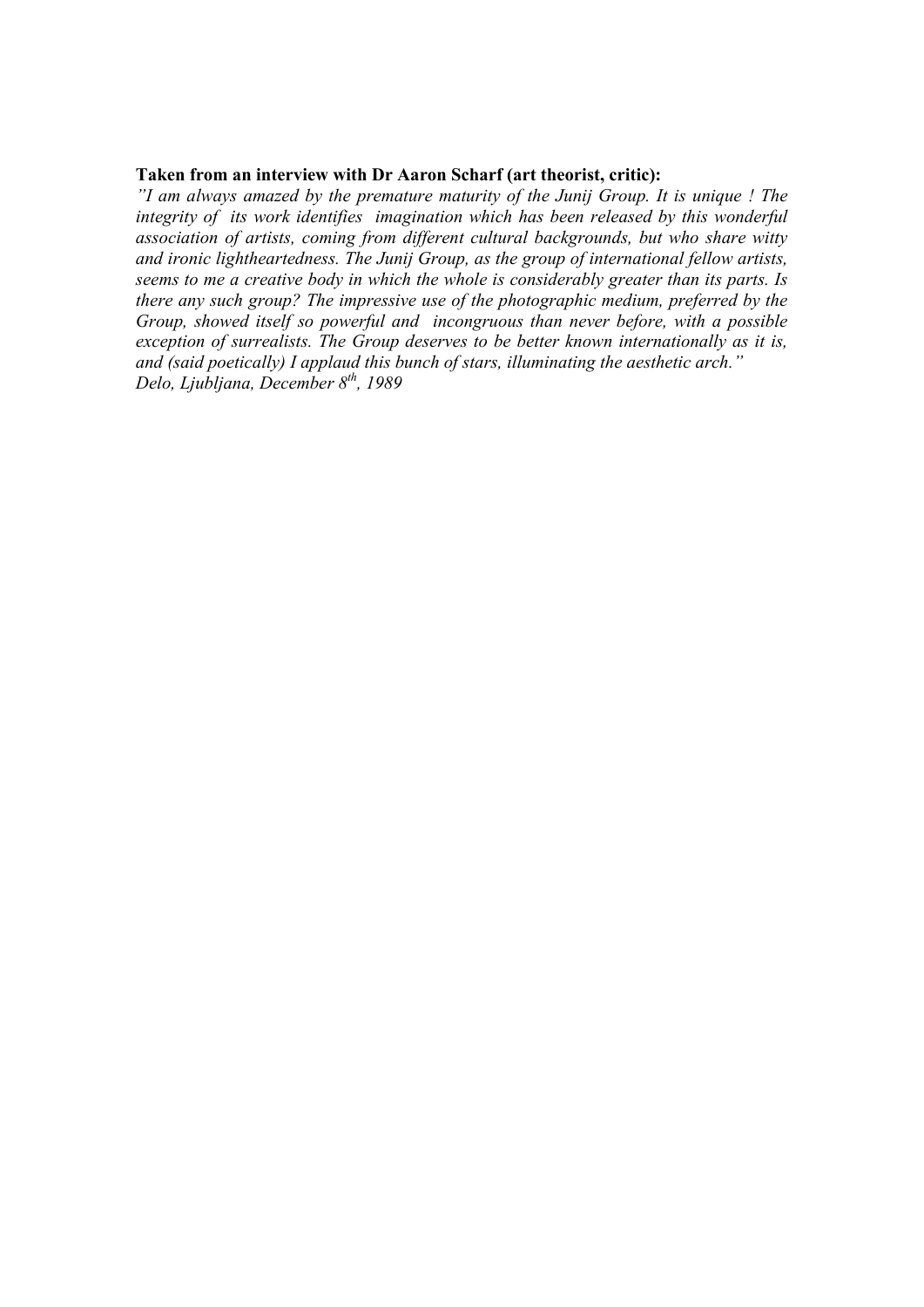#### **Triennial Aritas-satirA (1995 - 2004)**

Jagodič was also an initiator and head of the Slovenian triennial of satire and humour, named Aritas-satirA (1995-2004). It was organized as a competition with eminent art critics, publicits in which many Slovene cartoonists, graphic artists, photographers, writers of humorous and satirical texts, theatre comedians, imitators and chanson singers took part. The Triennial also included some honorary guests, merited for their contribution to the Slovene visual and written satire and humour. They were presented by their own exhibition and a comprehensive display in the catalogue. Caricature-satirical drawing and graphic art were presented by Nikolaj Pirnat, France Mihelič, Jože Ciuha and Bine Rogelj; literary texts by Žarko Petan, Igor Torkar and Janez Menart. The Triennial Aritas-satirA (2001) also organized an award winning competition for primary school pupils. The co-founders were, besides Jagodič, Jože Čakš, Tone Kampuš, Jože Volfand, and the main co-organisers of exhibitions and other parallel actions: Nina Pirnat, Mitja Rotovnik, Barbara Sterle Vurnik, Franci Podnar, Dr Milček Komelj, Mica Planinc, Drago Medved, Marja Lorenčak, Franci Zidar, Marjan Kunej, Jan Jagodič, Matjaž Vipotnik, Slavko Javorič, Stanko Šket, Uroš Matanovič, Emi Vega, Aleksander Peršolja and Radko Oketič.

The Triennial had its domicile in Šmarje pri Jelšah and at Brecljevo (two places from Jagodič's childhood). Later, it was also moved to the following places: Ljubljana, Škofja Loka, Podsreda and Sežana. It was accompanied by 4 comprehensive catalogues, 2 newspapers 'Aritas-satirA' and a publication 'Satira Multi'. In the framework of the first triennial (1995) and on Jagodič's initiative there was a massive stone pillory erected in the centre of Šmarje pri Jelšah, modelled on the medieval pillory and the 10 Commandments, to admonish our generation.

Foreign cartoonists took part in triennial performances, too. During the first one, in 1995, there were : Adolf Born (Czech Republic), Mikhail M. Zlatkovsky (Russia), Vlasta Zábranský (Czech Republic), Sadao Sakai (Japan) and a satirical-photomontage artist Dominique Delhaye (France). The second triennial in 1998, entitled 'Six American Cartoonists', hosted Jerry Robinson, Kevin Kallaugher-Kal, David Levine, Edward Sorel, Art Spiegelman and Richard Mock.

The Aritas catalogues professionally covered and analysed the Slovene satire and humour in a concise historic way, and presented at least the framework survey of the worldwide art production of this kind. The British art critic Edward Lucie-Smith also joined in with his article on art satire and caricature (Aritas-SatirA 2001).

Catalogues of the Slovene Aritas-satirA Triennial of Humour and Satire, Šmarje pri Jelšah: 1995, 1998, 2001, 2004.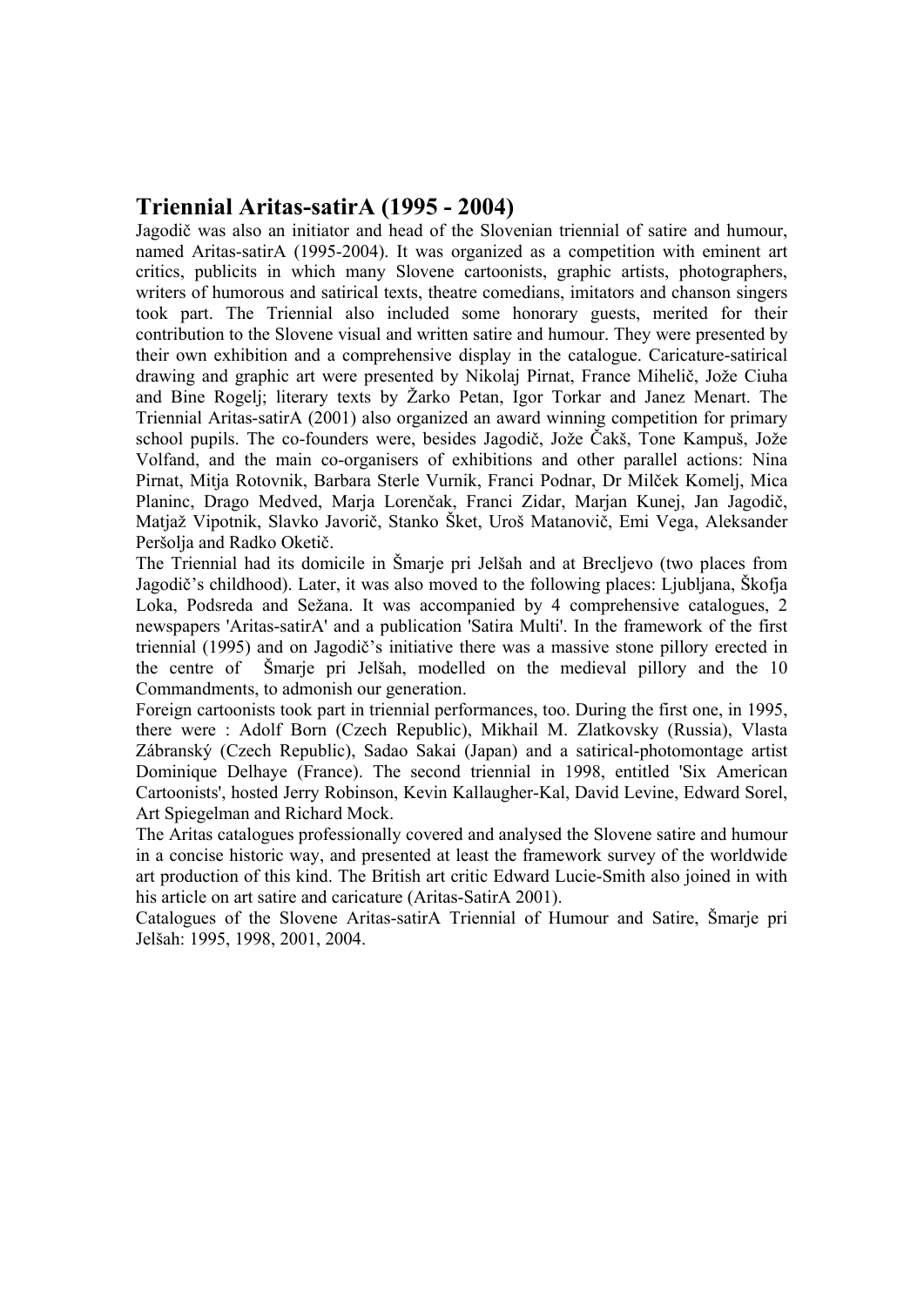### **Contents**

- 1. Biography of Stane Jagodič
- 2. Jagodič as visual artist
- 3. Most important cycles in visual arts and orientation of his ideas
- 4. New Technical Procedures Caught Dimension / Cyber- Constructivism
- 5. Tin / Cage / Paraffin / Spraygram
- 6. X-Ray Art, 1972 / Multiplications of the object and figure
- 7. Performance
	- Metaphysical Presence, Surrealism and Tendency to Science Fiction
- 8. Important Solo Exhibitions
- 9. Group Exhibitions
- 10. Multimedia Performances 1964-2008 (scenography, performance, body art, action / satire, humour, provocation)
- 11. The most important catalogues of Jagodič's one-man exhibitions and books
- 12. The other publications in books, anthologies, encyclopedias, catalogues and magazines
- 13. Prizes Awards
- 14. Junij Group 1970 1985
- 15. Around 200 artists from approximately 30 countries worldwide
- 16. The most important professional co-operators of Junij Group: gallery directors, curators,, art critics, translators, journalis
- 17. International Junij Art Collection 1985
- 18. Junij Society 1986-1987
- 19. Triennial Aritas-satirA (1995 2004)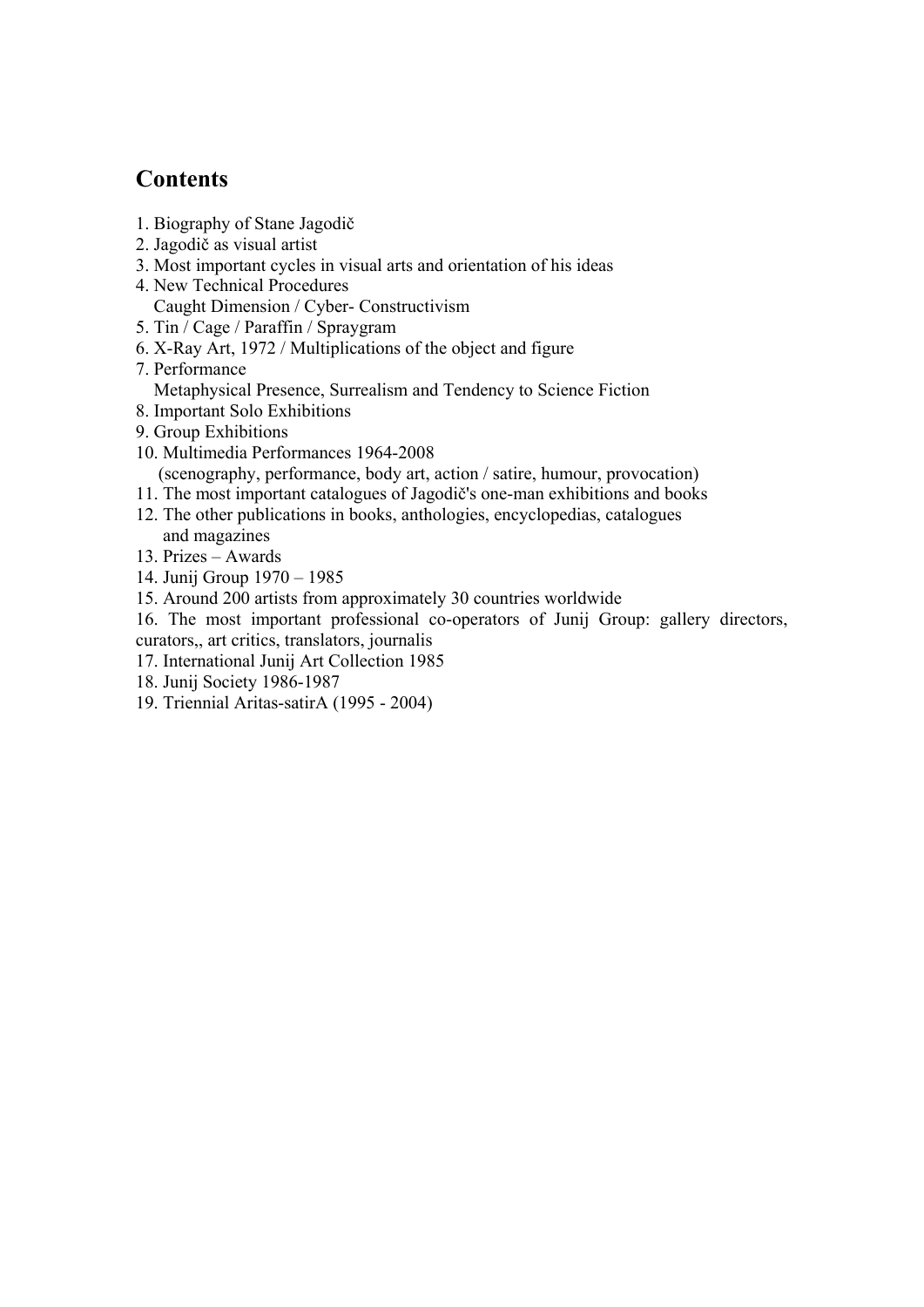#### **Stane Jagodič** (Jagodich)

**Born** 15 June 1943, Celje, Slovenia - former Yugoslavia **Nationality** Slovene **Field** Painting, Drawing, Cartoon, Printmaking, Photo,Photomontage, Collage, Object-montage, Assemblage, Performance, Literature **Training** School of Design and the Academy of Fine Arts in Ljubljana **Movement** X-Ray Art, Spraygram **Awards** For diferent genres and techniques he has rceived over 50 awards and prizes **Works** Cosmos (1959), Captured Embrio (1972), Power of Energy (1972), Metamorphosis Veneris (1978)

Podnaslovi reprodukcij

- 1 Stane Jagodič Self-Portrait, Photograph, 1978 (Cinetic Object 1969)
- 2 Flora Rhythm, Silkscreen, 1964
- 3 Will Power I. II. III. , Photomontage, 1971 ----------
- 4 Checkmate, Assemblage, 1970
- 5 Dawn, Tacheism, India Ink, 1975
- 6 The Militarist's Menu, Object Montage, 1971
- 7 Captured Embrio, Assemblage, 1972 \*
- 8 Umbilical Cord of the Atomic Age, Assemblage, 1982
- 9 Premonition, Assemblage, Montage 1972
- 10 Eclipse, X-Ray Art, Montage 1972
- 11 Symmetry, X-Ray Art, 1972 \*
- 12 Handle With Care, Sequences I-VI, Object-Photomontage, 1972 ---------

13 Founders of the Junij Group: Harald Draušbaher, Stane Jagodič, Mile Jevtić, Enver Kaljanac (Photomontage: S. Jagodič)

- 14 Monthly Aritas-satirA, 1999 (Design; S, Jagodič) \*
- 15 Power of Energy, Sequences I-V, Photograph, 1972 -----
- 16 Metamorphosis Veneris , seven motifs from I- XXXII sequences, Performance-Photograph, 1978 --------------
- 17 Nofret, X-Ray Art, Montage, 1996
- 18 Plasma Horizon, Assemblage, 1983